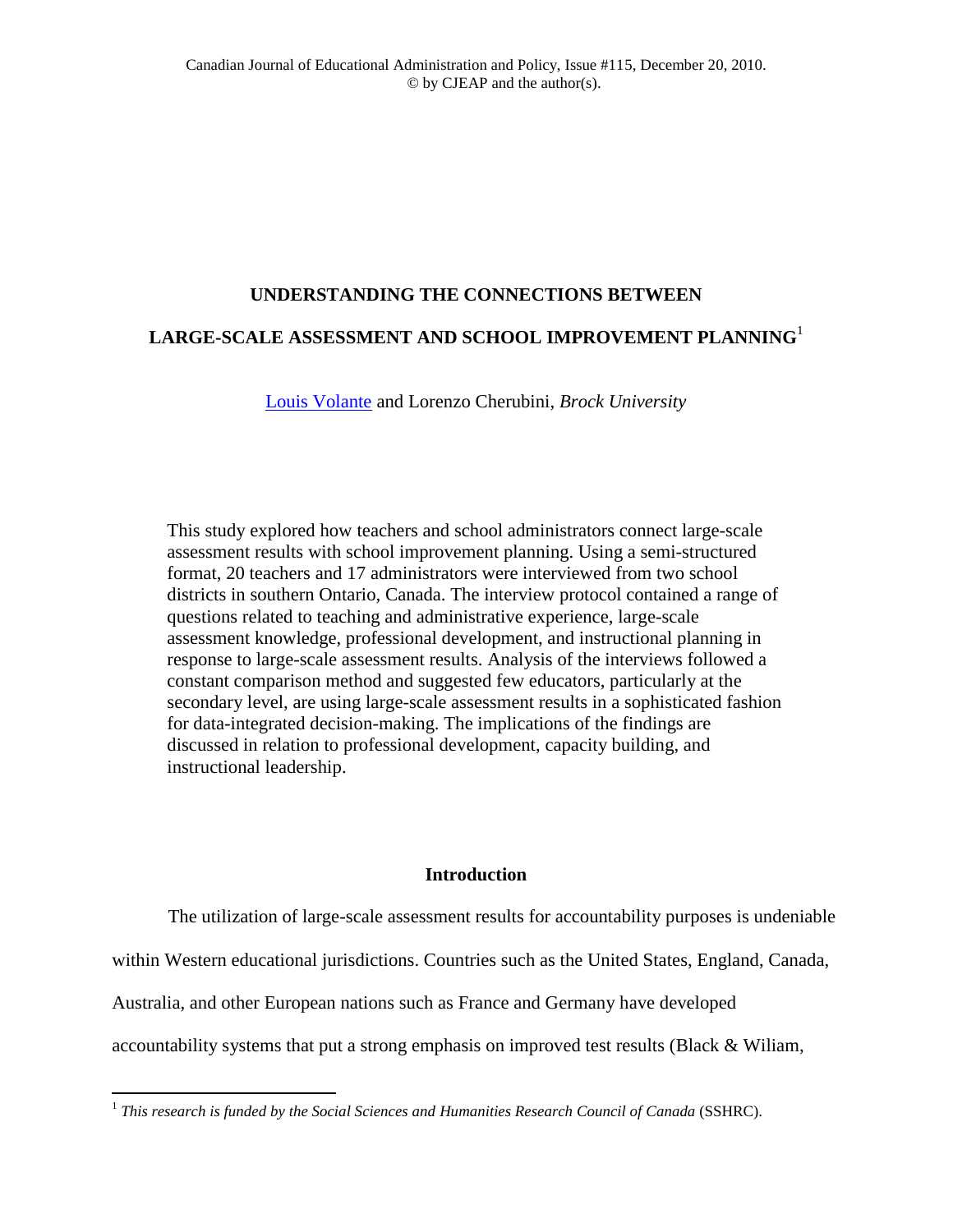2005). In North America alone, every state and province administers external tests which serve as a broad benchmark of district and school effectiveness (Volante & Ben Jaafar, 2008). Some have argued that external testing represents one of the few policy levers that can spur improvements in elementary and secondary schools (Anderson, MacDonald, & Sinnemann, 2004; Barber, 2004). Using widely reported performance data, administrators and teachers are compelled to improve their instructional planning to the benefit of students, schools, and society in general. Yet skepticism exists whether educators possess the requisite skills to use this information in meaningful ways. Some have suggested that large-scale assessment may do more harm than good if it is not carefully considered in relation to other forms of student information (Shirley & Hargreaves, 2006). This study attempts to understand how classroom teachers and school administrators conceptualize their use of large-scale assessment results to inform school improvement planning. The present study was conducted in two school districts in southern Ontario, Canada. As in most Western educational jurisdictions, these districts were situated within a policy context that places a strong emphasis on performance data for accountability purposes.

#### **Large-Scale Assessment and School Improvement**

One of the most formidable challenges with the administration and interpretation of large-scale assessment results is how to use this information to spur improvements in schools. At the policy level, the results are meant to hold schools accountable by measuring the degree to which specific standards are meant. The latter is usually accomplished by noting the percentage of students who meet or exceed a specified state or provincial standard in reading, writing, and/or mathematics. These statistics, while helpful in providing a broad metric of student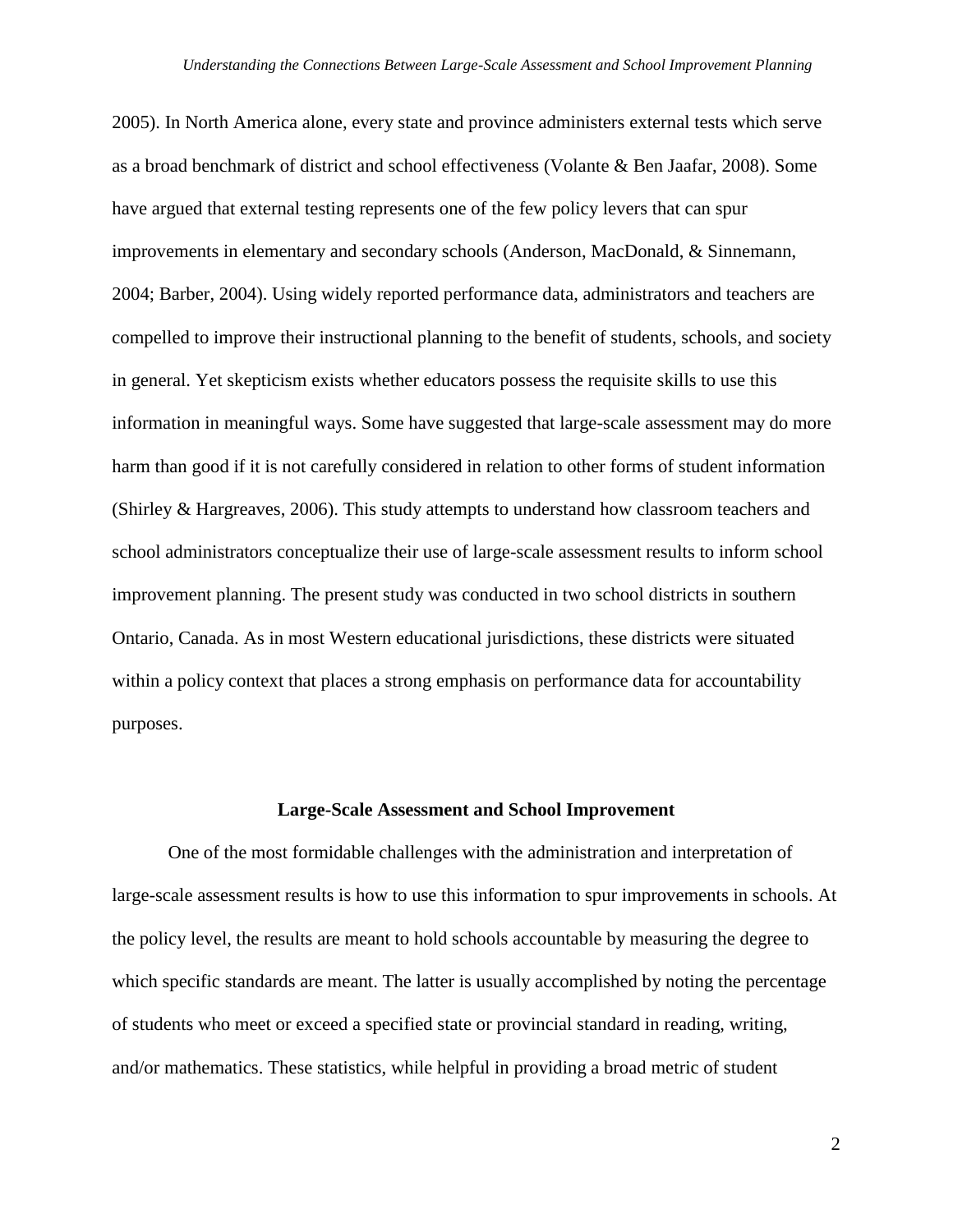achievement, offer little to individual schools or teachers in terms of refining their practice. In order to improve pedagogy, educators must disaggregate the data for their student groups, and seek ways to address achievement concerns. If done properly, this type of analysis and corresponding intervention may help close the achievement gap for some of our most vulnerable student populations. Research overwhelmingly supports this relationship between prudent data use and school improvement (see Earl & Torrance, 2000; Heritage & Chen, 2005; Sutherland, 2004; Timperley, 2005; Wohlstetter, Datnow, & Park, 2008).

An emerging body of literature is beginning to document the opportunities and challenges educators confront when trying to make sense of large-scale assessment results (Decker & Bolt, 2008; Ingram, Seashore Louis, & Schroeder, 2004; Marsh, Pane, & Hamilton, 2006). For the most part, this literature has tended to assert the importance of data-driven decision-making as a general characteristic of successful schools. However, we also know that more specific skills such as the capacity for data disaggregation, understanding the degree to which large-scale results align with classroom assessments, and the use of appropriate intervention approaches are fundamental skills for educators (Heritage & Yeagley, 2005; Lachat & Smith, 2005; Mertler, 2007; Ross & Gray, 2008). Essentially, educators must be reflective about their practice (Schon, 1987) and the various forms of data that can be used to refine their teaching (Earl & Katz, 2006; Hayes, & Robnolt, 2007).

The present study attempted to gain a better understanding of the types of analyses administrators and teachers likely engage in when confronted with large-scale assessment results for school improvement planning. The authors were specifically interested in understanding how educators described their use of different forms of data to inform their instructional planning approach. In order to accomplish the latter, a semi-structured interview format was utilized.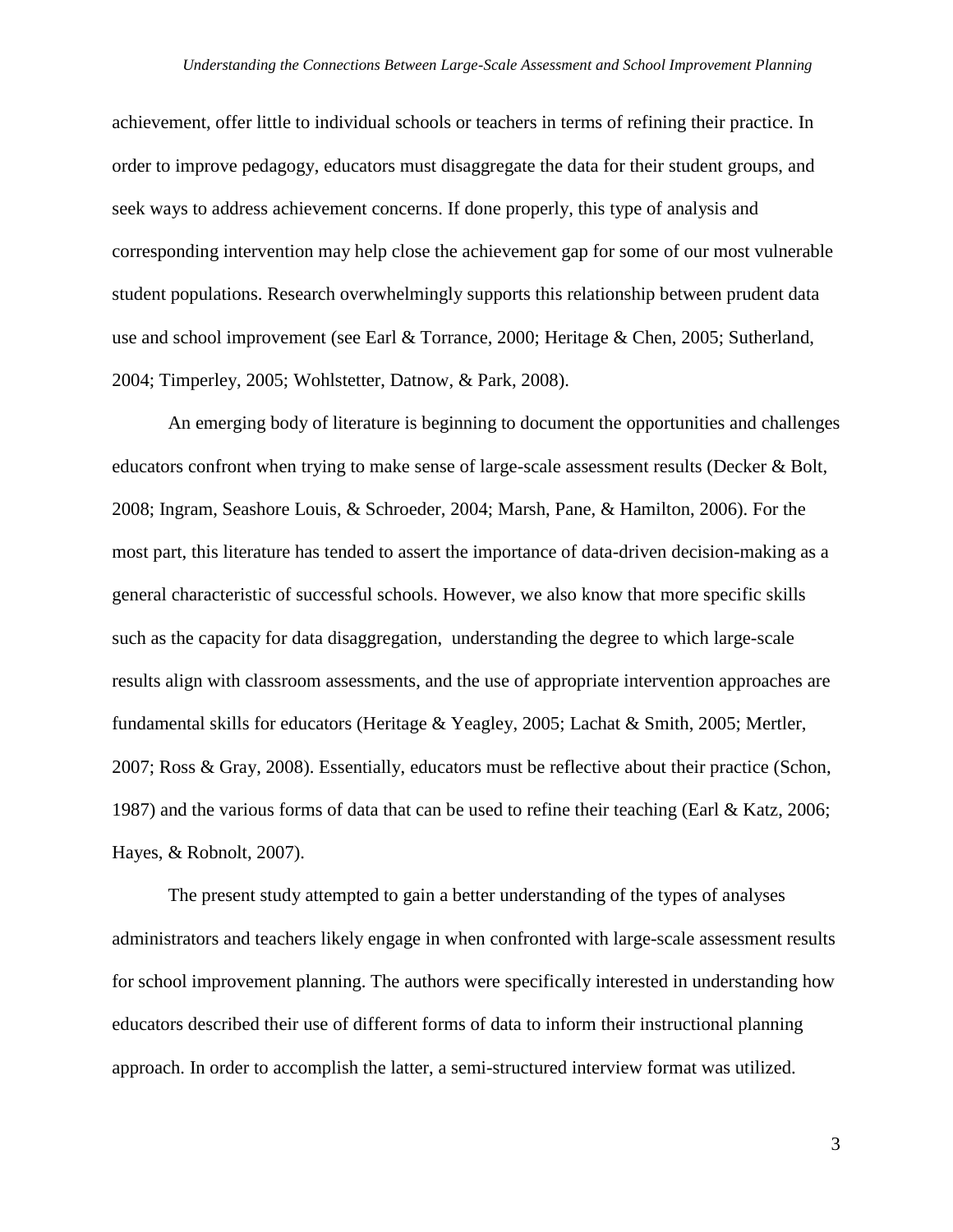Twenty teachers and 17 administrators were individually interviewed and asked a range of questions related to their teaching and administrative experience, large-scale assessment knowledge, professional development, and instructional planning in response to large-scale assessment results. A key objective of the study was to add to the growing literature on this topic but also identify potential gaps in educators" suggested use of data which could inform future professional development and capacity building efforts. The next section provides a brief summary of the context of the study before explaining the theoretical framework and methodology that guided the research.

### **Context of Study**

Large-scale assessment in Ontario is conducted under the direction of the Education Quality and Accountability Office (EQAO). Students are tested once per year in grades 3 and 6 in reading, writing and mathematics. High school students are tested in grade 9 mathematics and complete the Ontario Secondary School Literacy Test (OSSLT) in grade 10. Overall, these criterion-referenced assessments are meant to provide a broad metric of student achievement and used to spur improvements in schools, particularly those that are achieving below the provincial standard (level 3 on a 4 point scale). Schools that consistently under-perform are given extra assistance from the Ministry of Education through the Ontario Focused Intervention Partnership (OFIP). OFIP funds are primarily used to deploy student achievement officers across the province and for districts to hire literacy and numeracy coaches and to provide job-embedded professional learning opportunities for their teachers.

It is difficult to categorize these large-scale assessments as low- or high-stakes given the traditional parameters that are used in the literature. For example, only the OSSLT has important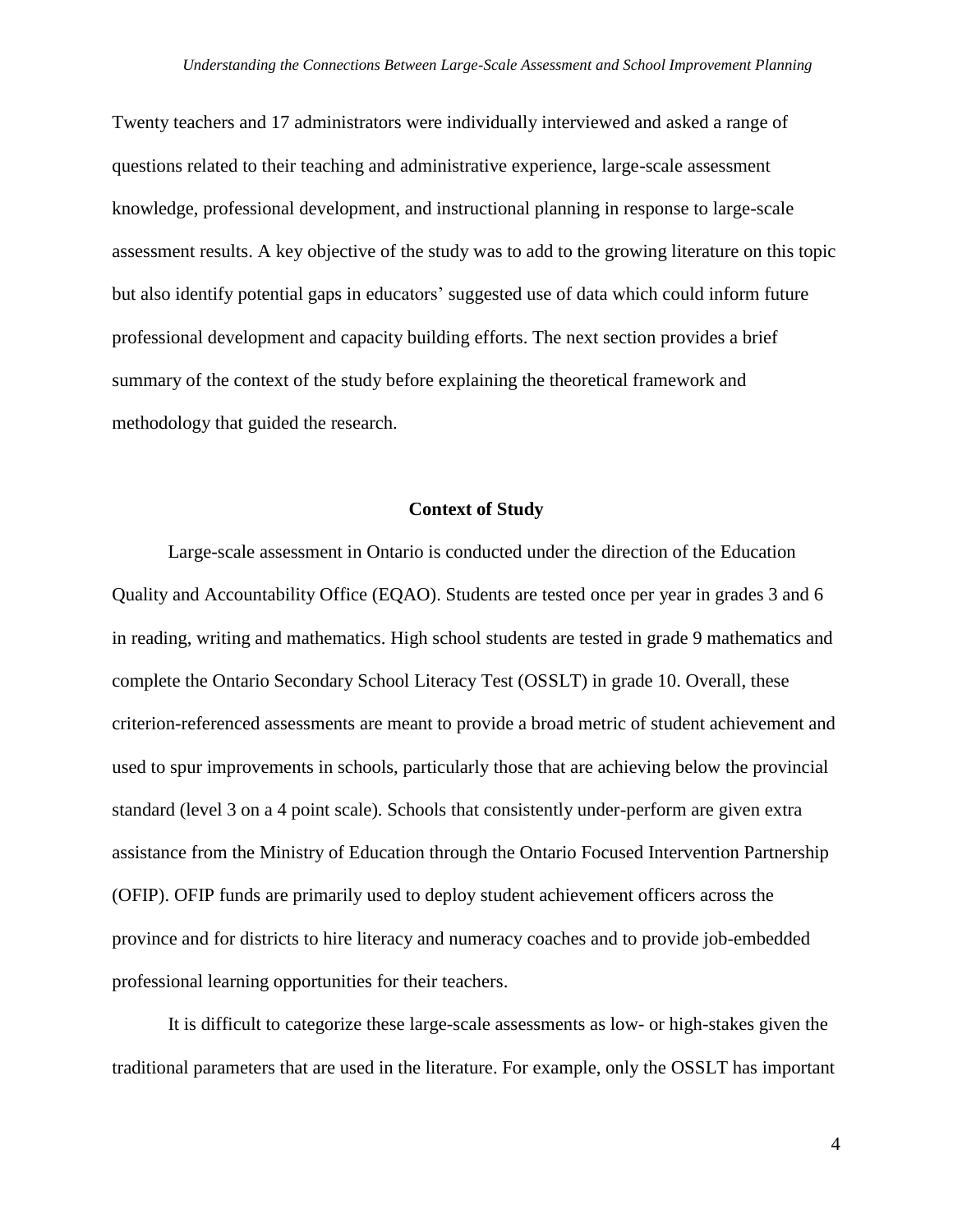consequences for students since it serves as a graduation requirement. However, students who have failed or been excluded from writing this test are eligible to take the Ontario Secondary School Literacy Course to fulfill this requirement (Klinger, DeLuca, & Miller, 2008). Moreover, no administrator or teacher is rewarded with merit pay or officially sanctioned based on high or low test scores at any level within the system. Nevertheless, large-scale assessment data is highly salient in Ontario with the ranking of schools widely reported in the local media.

School board improvement plans contain a strong emphasis on large-scale assessments as a gauge of educational quality in both elementary and secondary schools (Volante & Ben Jaafar, 2008). In their analysis of 62 Ontario school board improvement plans developed in 2003-2004, van Barneveld, Stienstra, and Stewart (2006) found that only 31% actually made reference to classroom data while all the districts considered EQAO scores of chief importance for guiding instructional and school planning. Ontario's favoritism of large-scale assessment data for driving school improvement appears, like many other jurisdictions in Canada, to be a deeply rooted practice.

#### **Theoretical Framework**

Teachers and school administrators" utilization of large-scale assessment data for planning purposes can take various forms. One way to examine this relationship is to examine the level of disaggregation of large-scale assessment data along with the inclusion of classroom assessment data for planning purposes. The importance of disaggregation of large-scale assessment results and the integration between large-scale and classroom-based assessments for school improvement planning are fundamental data literacy skills noted by the provincial assessment office (EQAO, 2005) and also by the broader literature (see Popham, 2005; Wilson,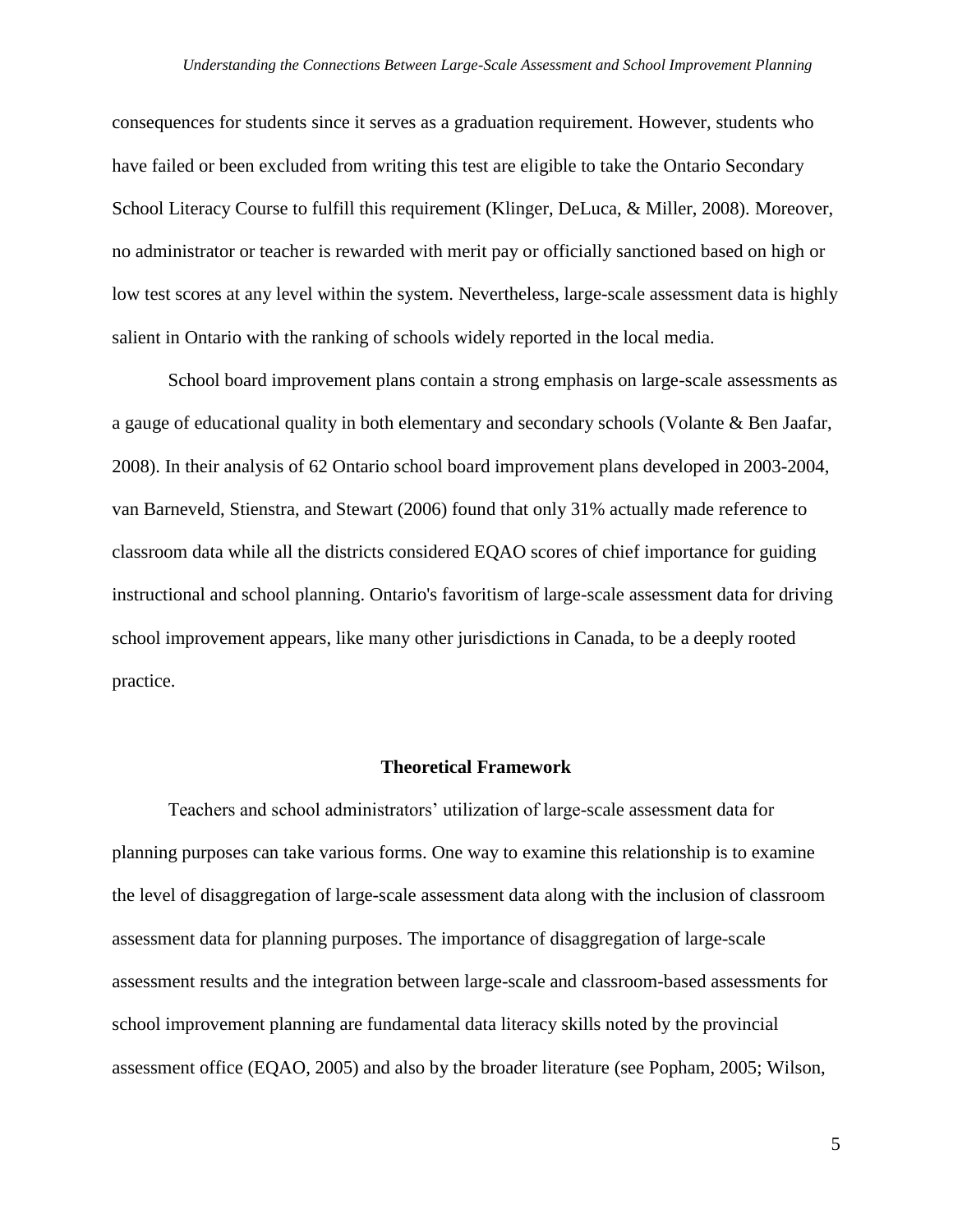2004). Using these two critical dimensions, a general taxonomy was developed that considers the lowest level response, one that involves the examination of large-scale results in isolation from other forms of student data (Volante, 2008). Here teachers and administrators make adjustments to teaching and planning on the basis of general test scores in particular subject areas. The second level is similar to the first with the exception that large-scale assessment data is disaggregated for particular student groups (special needs students, English-as-a-Second-Language students, distinct ability groups, etc). The third, and highest, level involves the integration of disaggregated large-scale assessment results with other forms of student assessment information. Educators at the third level make sophisticated teaching/planning decisions based on multiple, and at times, contradictory forms of student assessment information. The third level has been coined data-integrated decision-making (Volante, 2008). This taxonomy provided the overarching theoretical framework that informed the development of interview questions and guided the analysis of findings.

### **Method**

## *Participants*

Participants were selected using a convenience sample method across two school districts in southern Ontario, Canada. The sample consisted of 37 educators; n=17 administrators (11 elementary, 6 secondary) and, n=20 teachers (9 elementary, 11 secondary). Administrative experience ranged between 1 and 20 years, with a mean of 6.0. Teaching experience ranged between 2 and 27 years, with a mean of 11.1. Educators were drawn from 24 schools; 15 elementary and 9 secondary. Sixteen of the participants were male and 21 were female. It is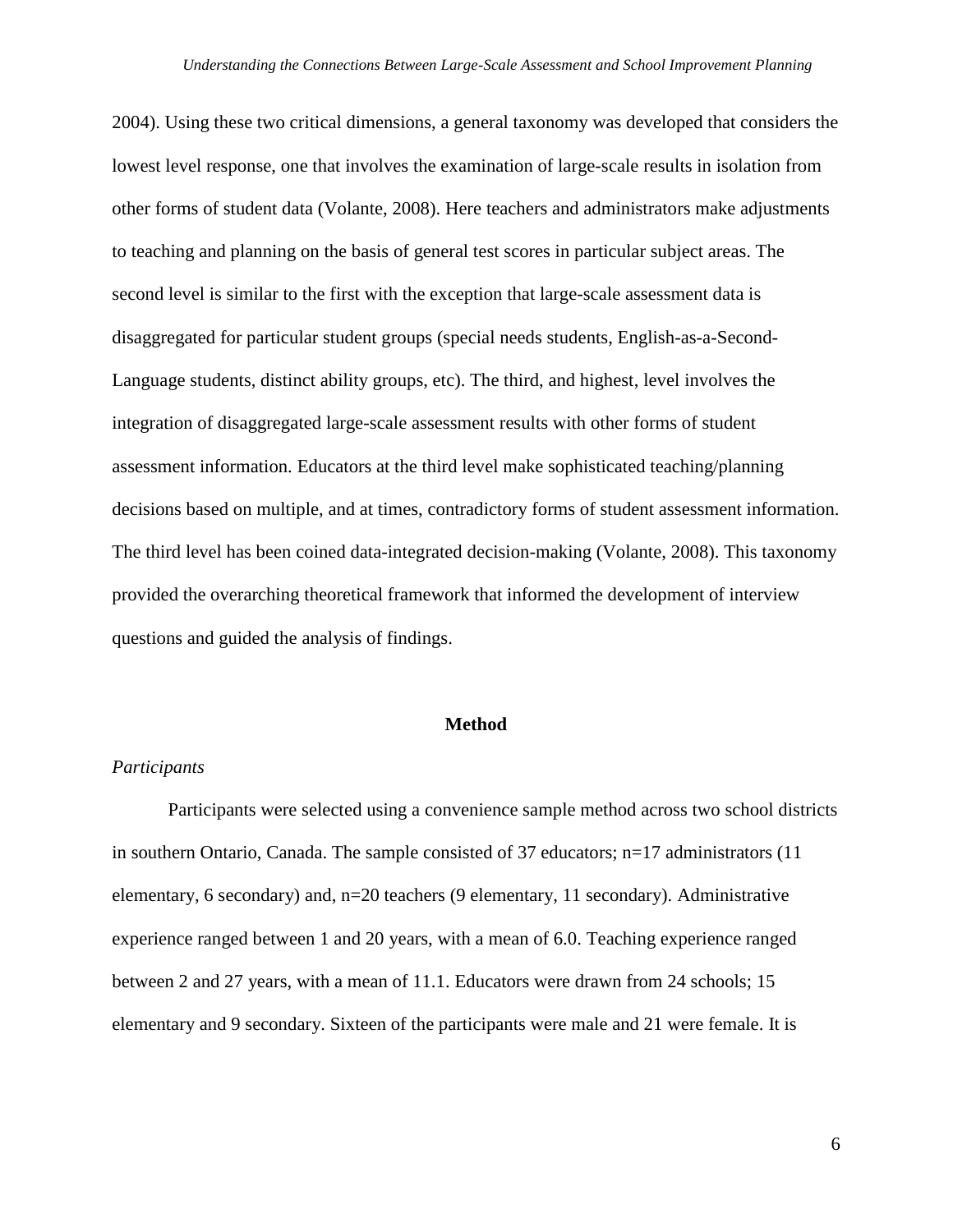important to note that many of these participants were recommended by senior district personnel for possessing a range of experiences and interest in student assessment.

### *Research Site*

This study was conducted in two school districts located in the Golden Horseshoe – an area around the western end of Lake Ontario, mainly the south-central region of the province. Half of the population of Ontario lives in or around this area. The student population for both districts was mixed and represented a variety of cultures and socio-economic groups. As with other school districts within the province of Ontario, both districts possessed mandated school improvement plans in relation to provincial large-scale assessments. In general, these districts were selected based on their student diversity, which is a typical feature of schools located within the Greater Toronto Area.

## *Data Collection*

The semi-structured interviews entailed 12 lead questions and lasted approximately 60 minutes. The interview protocol was guided by the work of Rubin and Rubin (1995), and as previously mentioned, contained a range of general questions related to teaching and administrative experience, assessment knowledge, professional development, as well as more specific questions related to their utilization of large-scale assessment data for school improvement planning. Key questions included:

- What does formative assessment mean to you and what does it look like in your classroom/school?
- What does summative assessment mean to you and what does it look like in your classroom/school?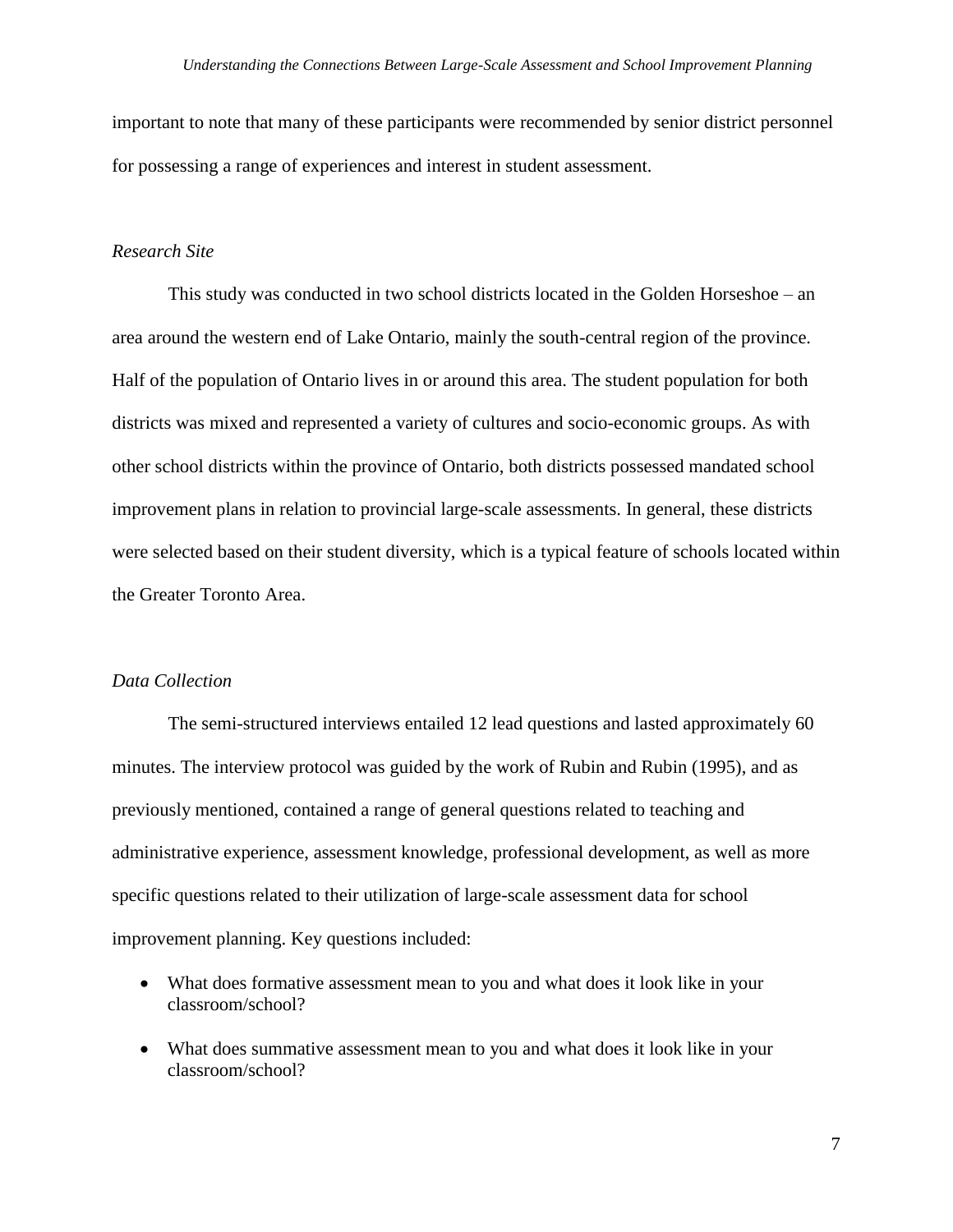- How much time do you spend on formative assessment? Summative assessment?
- Please explain your professional development experience in assessment and evaluation.
- How do you/teachers in your school utilize EQAO assessment results for school improvement planning?
- What are the effects of EQAO testing in your school?
- Overall, how would you rate your competence level in assessment?

Each of the questions was tailored for administrators and teachers and was accompanied with a set of probes designed to elicit detailed responses. It is important to note that cohort groups (elementary teachers, elementary administrators, secondary teachers, secondary administrators) were *not* interviewed sequentially – rather individual participants were interviewed on a day/time that fit best with their work schedule. Thus, no order effects can be attributable to the data collection strategy.

## *Data Analysis*

Analysis of the interviews followed a constant comparison approach (Creswell, 2008). Codes were assigned to each line directly in the margins of the transcripts. Entries with codes having similar meanings were merged into a new category. This process was repeated for each of the remaining transcripts. Codes from the first transcript were carried over to the second transcript, and so on. This allowed the researchers to note trends across administrators and teachers. Once the initial coding was completed, the researchers examined the alignment of themes with various types of decision-making. The researchers also re-examined divergent responses, with the intent of potentially revising the tri-level conceptual framework.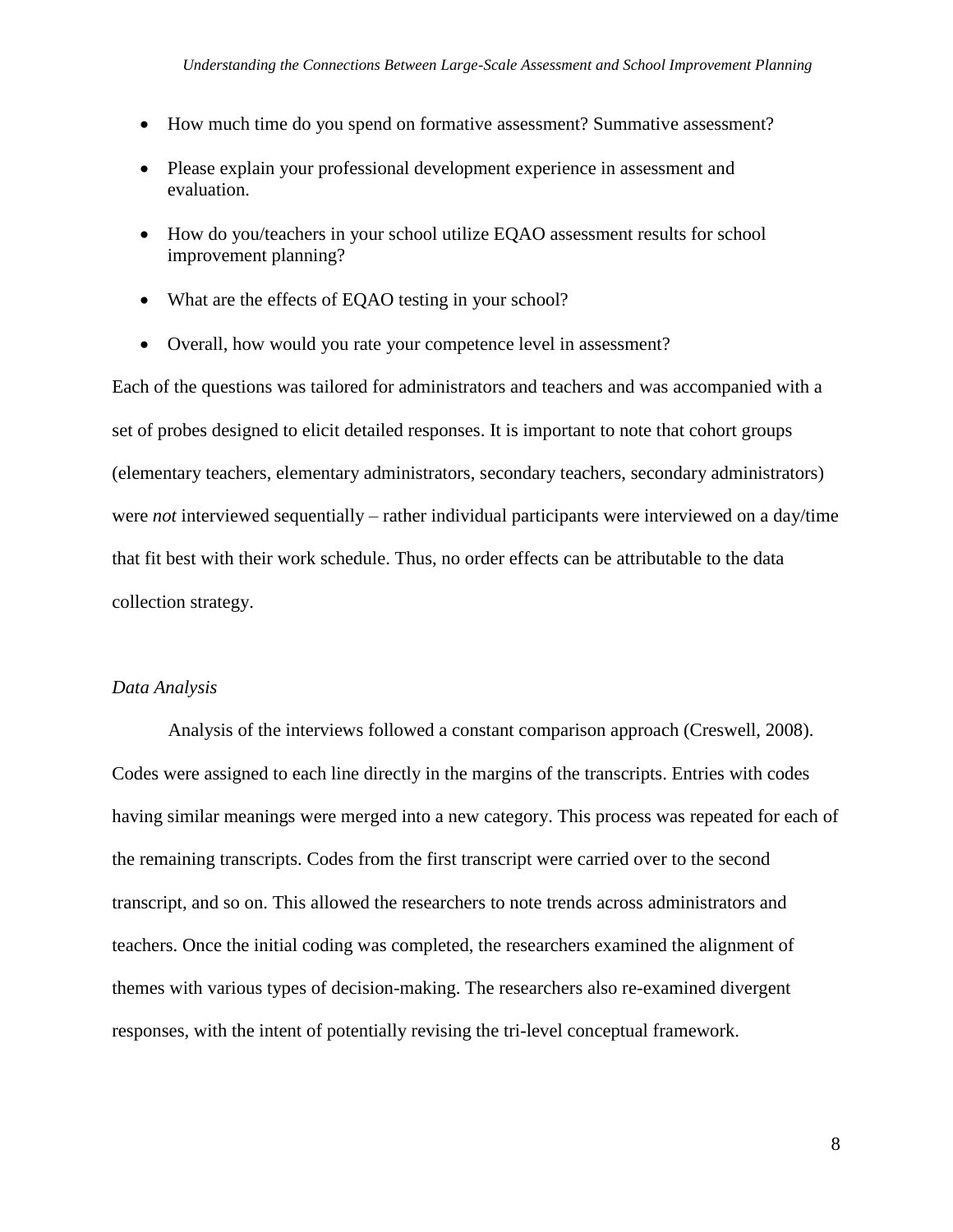As previously noted, the lowest level response involved the examination of large-scale results in isolation from other forms of student data. For example, codes that suggested teachers and/or administrators were making adjustments to teaching and planning *solely* on the basis of general test scores were aligned with a level one response theme. Conversely, codes that indicated a progression in thinking by disaggregating assessment results for particular student groups (special needs students, English-as-a-Second-Language students, distinct ability groups, etc) were aligned with a level two responses theme. Only codes that suggested participants were *both* disaggregating large-scale assessment results and integrating the results with other forms of student assessment information when planning were aligned with the third, and highest category. Validity of the findings was determined through triangulation of the data, member check of the transcripts, clarification of the researchers" biases, and the inclusion of discrepant information (Anderson & Arsenault, 2000; Creswell, 2008; Fraenkel & Wallen, 2005).

#### **Results & Analysis**

The results of this study identify how classroom teachers and school administrators described their use of large-scale assessment results to facilitate school improvement planning. It is important to point out at the onset that none of the patterns reported could be traced back to a particular teaching and/or training background. That is, educators that offered responses that aligned with a level one, two, or three response, did not come from a particular curriculum and instruction focus (e.g., mathematics, science, language arts, special education, etc) or have a common set of professional development experiences. Rather, the findings suggested patterns of responses somewhat aligned with particular cohort groups (i.e., elementary teachers, elementary administrators, secondary teachers, secondary administrators), irrespective of one"s teaching or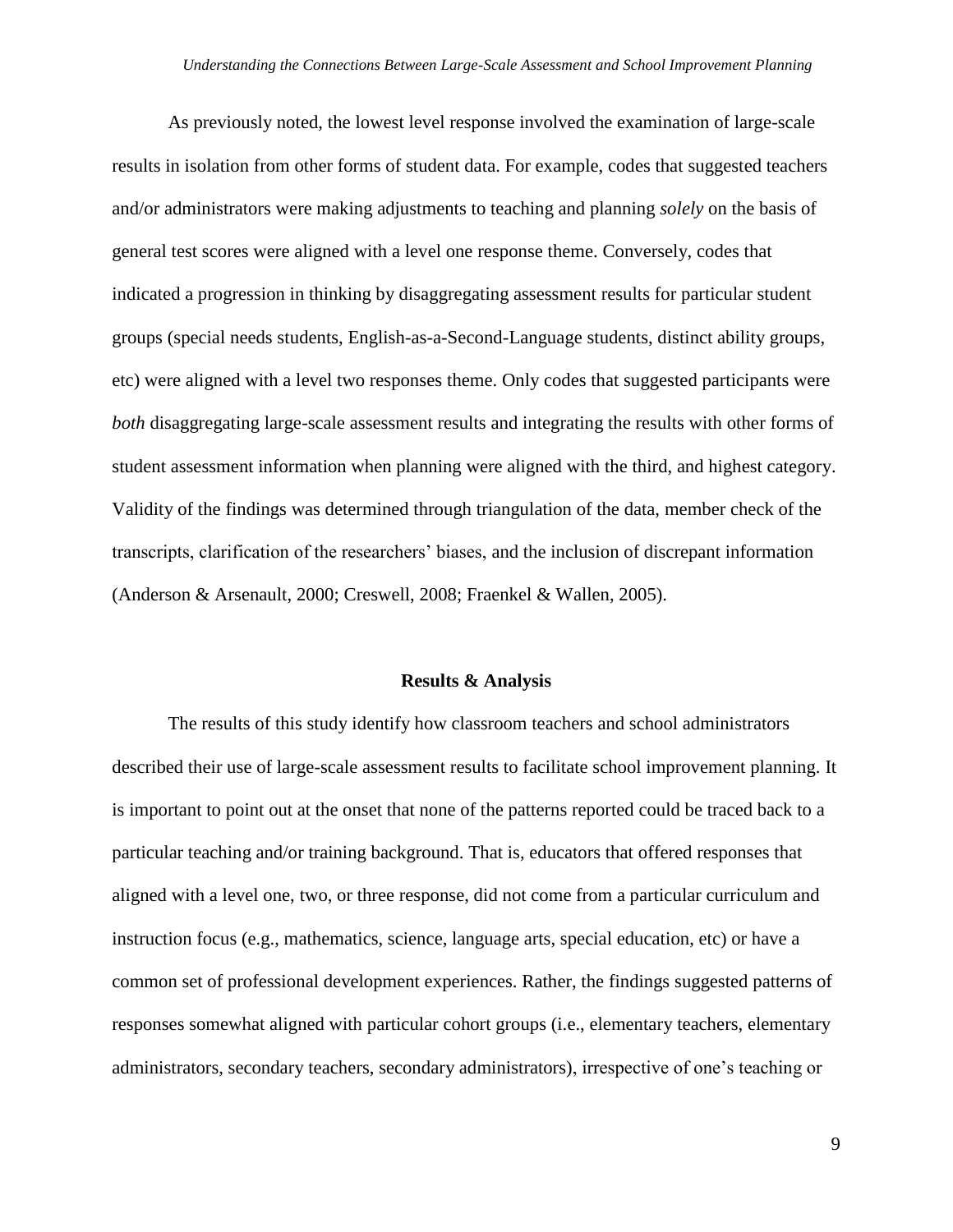prior professional development experiences. It is also important to acknowledge that the findings are based on participants" perspectives, rather than an analysis of actual classroom and/or administrative practice. Nevertheless, the findings provided a window into the overarching schemata – organized pattern of thought – that frame educator responses to large-scale assessment results.

## *Level One Response*

In various contexts all of the Secondary Administrators (SA) indicated that the largescale assessment data was factored into their school improvement plans. This cohort suggested that the external assessment data constituted one component of the "concrete numbers and data [that] you want to use to see where you need to go" for school planning purposes (SA-1). For the Secondary Administrator cohort, this low-level response to external data is considered a scripted model that distinguishes students' results in isolation of other assessment data and contextual variables. As one participant stated, "We look at the data, see where we have to work, [and] what we need to work at" (SA-2). Their suggested analysis seemed to neglect or account for other contextual variables that may impact upon students" outcomes.

Secondary administrators suggested that the test results identified specific student needs and therefore put the onus on them as school leaders to ensure that student improvement in these areas was the shared responsibility of all staff:

We have a team of teachers working on things like that [EQAO test results]. We have a team of teachers who are looking at the grade 9 practice tests, and they are doing the moderated marking. They are going to be seeing where the difficulties are showing themselves, and then planning for next year to make sure that the kids are developing the skills that they have noticed are weak. When we looked at the grade 10 results from last year we were definitely seeing a pattern. Our kids, who were not successful, were better writers when they were answering reading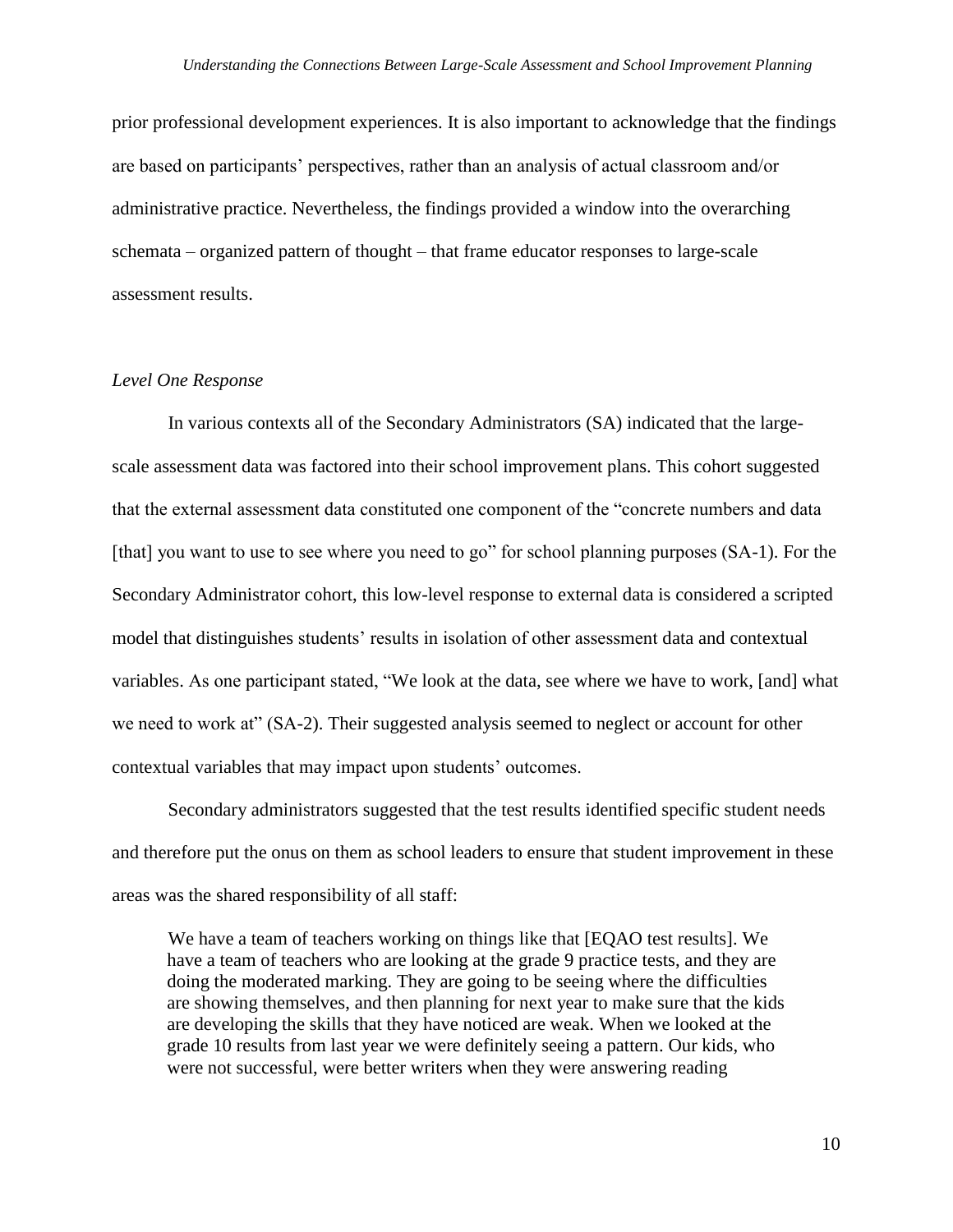questions. So that is something that we can look at and incorporate into our school growth plan. (SA-6)

Elementary and secondary administrators also acknowledged their responsibility to align the results of the large-scale tests to their annual school improvement plan. One participant, typical of others, explained that "what I do once we get the results [from EQAO] is take them and go to the EQAO website. I pull them up and look at the various aspects of the test [to see] how our school scored" (SA-3). Accordingly, they orchestrated their school resources to suit the emerging student needs as indicated by the assessment scores.

In all cases the secondary administrator participant cohort underscored the need to prepare students in advance for the range of skills and competencies that the grade 10 literacy test requires. In varying degrees of formal implementation, participants stated the importance of "kids writ[ing] a mock test in grade 9...For four or five days we free up a teacher to work around literacy in preparation for the literacy test" (SA-5). Another participant justified the investment of curricular time to prepare for the external assessments by explaining, "You know the students will face these questions in EQAO and you want to give them the best shot they can, so you have to give them opportunities" (SA-4). This cohort emphasized the importance of addressing the specific competencies inherent in the literacy test well in advance of its actual administration.

The Secondary Teacher (ST) cohort's use of external data was also predominantly indicative of a first-level response. Secondary teachers reviewed students" baseline profiles as they were reported by the test results. One participant"s response was typical of the others from this cohort: "We go to the data [and identify the specific students] who were unsuccessful" (ST-6). These participants used the external assessment data to create a synopsis of students" needs. In this context the literacy test "pinpoints areas of the testing where our students have problems…. For example, our students have trouble making inferences and with simple things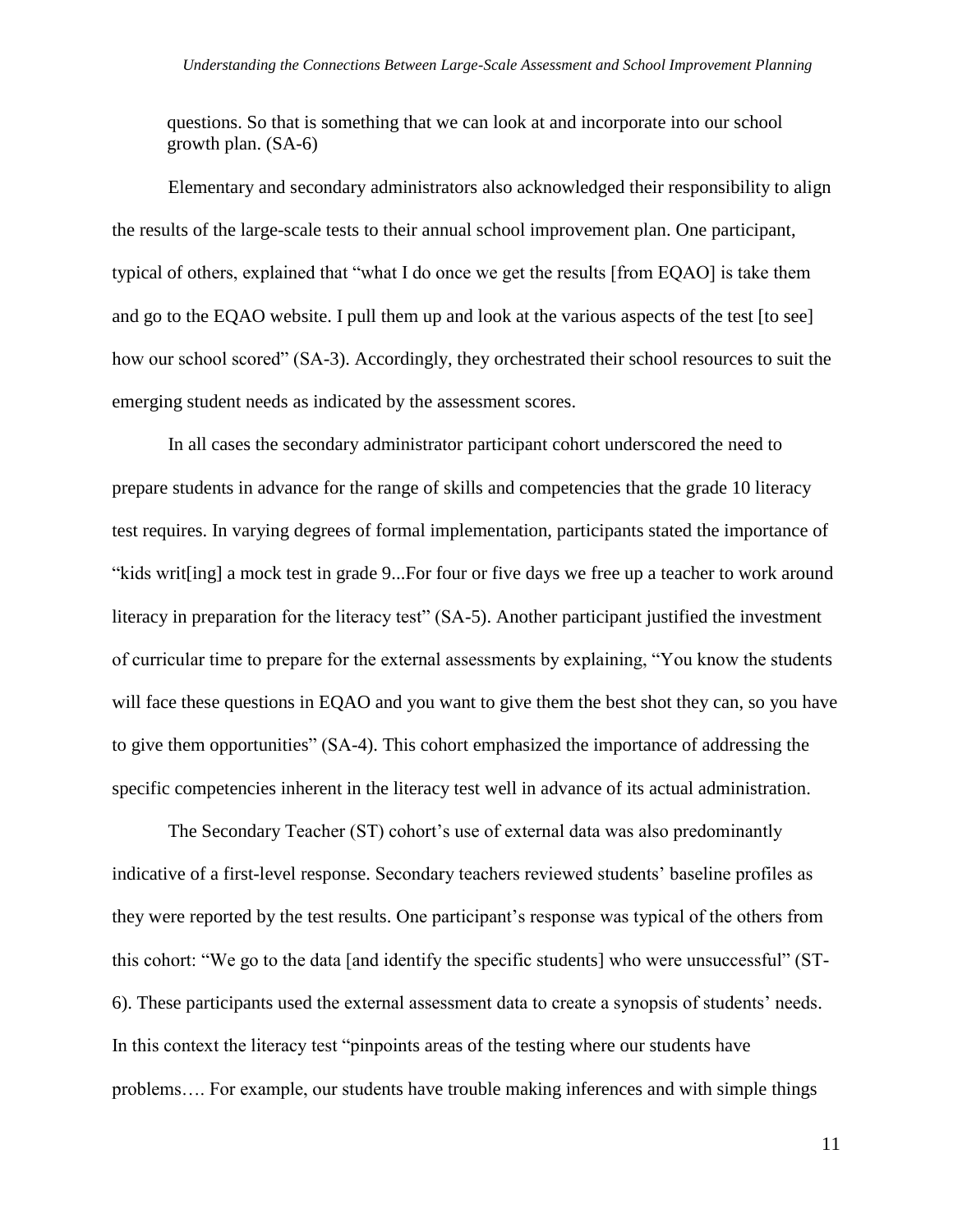like multiple-choice questions" (ST-8). Many of these participants are involved with school literacy teams or school improvement committees that deconstruct the test questions as per the students' responses: "We have actually taken the grade 9 math results and looked at each question specifically as to what students had difficulty with, and how we can improve" (ST-10). The same individual admitted that "it was a great activity" in which to be involved, but was not useful for the other teachers since "the grade 9 math teachers were not there" (ST-10). Consider as well this statement from another secondary teacher: "I am on the student success team so the EQAO assessment results are definitely something that are brought up at the meeting and are shown, broken down, and analyzed a little bit" (ST-11). Secondary teachers recognized the utility of analyzing students" specific responses on the test itself.

 Ultimately, the vast majority of this participant cohort reported that they are "not aware" of the processes in the school that connect external assessment data to other forms of student data (ST-8). For the most part, secondary teachers" knowledge of data disaggregation and integration is a product of information shared at professional development and staff meetings. One participant confessed,

I will be honest with you. The only experience that I have had with EQAO [and] connections to my teaching are from the school EQAO committee…and the ideas they give. Other than that it is only when we have our staff meetings where they tell us how many students passed and how many did not. That is really the extent of it. (ST-4)

In numerous instances, therefore, secondary teachers were passive recipients of test result data as their awareness of student outcomes was generally determined by the extent to which such information was disseminated during faculty meetings.

Secondary teachers' level one response to large-scale assessment data was influenced by their skeptical approach to testing in the first place, and how it adversely effects curricular time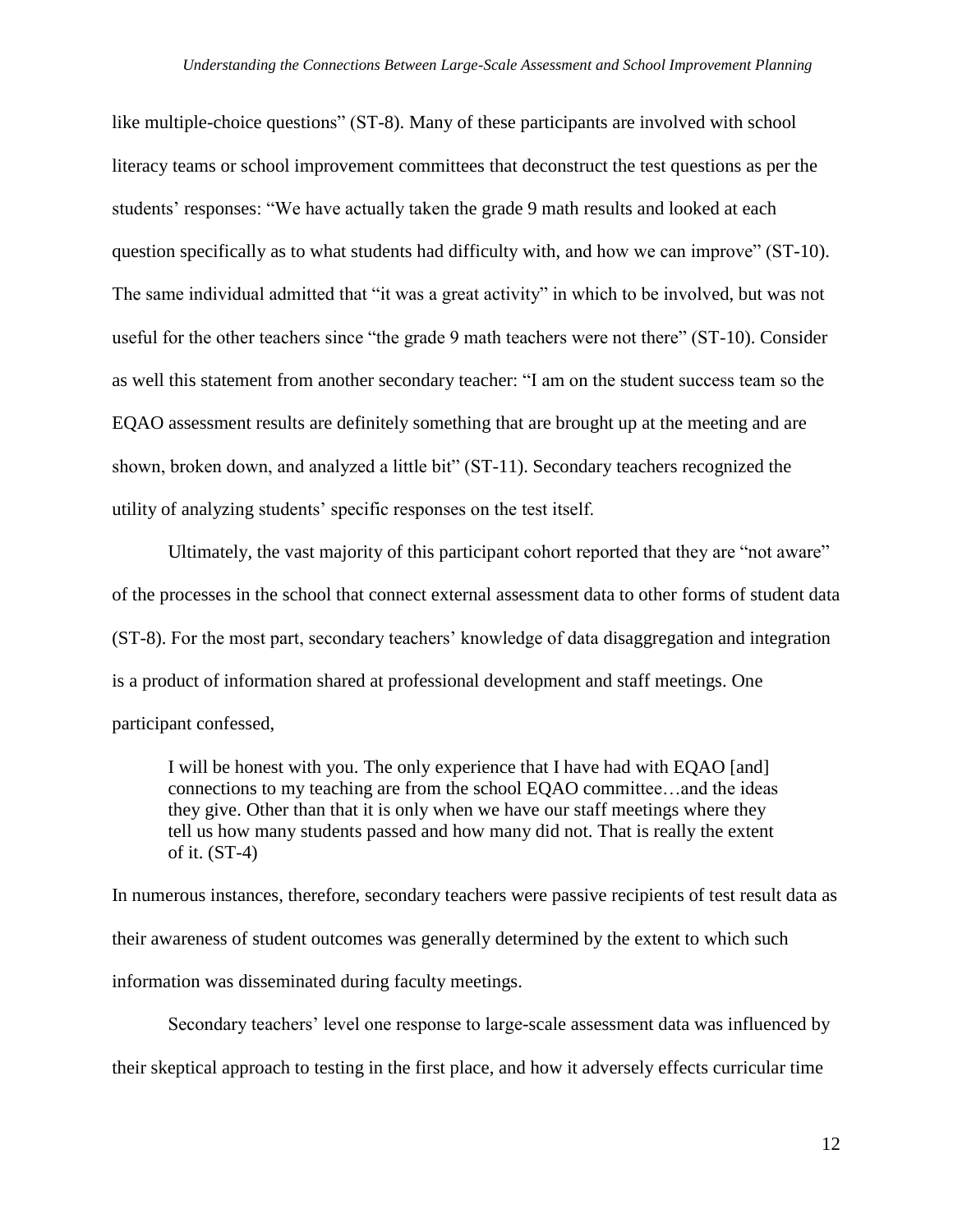in schools. One participant"s reflection captured the sentiment of the others: "I truly believe that the school and I do not necessarily know if it is this school or if it is other schools, just uses the results to aid you in teaching for the test the following year" (ST-5). In many instances participants shared their experiences with teaching to the test practices: "A week before the literacy test we do a really intensive sort of road show where we are going through and teaching all of the areas that we are wanting [students] to improve…I have never personally analyzed the results myself" (ST-7).

Secondary teachers also expressed reluctance to engage in curricular practices that funneled student" competencies towards external assessments. One participant was candid in stating, "With EQAO results, there is a lot of teaching to the test which in itself defies all common assessment practices. But that is what is going on. Some schools are getting tremendous results in their EQAO scores and therefore it must be a good school. But in reality?" (ST-9. The previous response underscored the underlying suspicion that many secondary teachers shared regarding the reliability of provincial assessment results in lieu of test preparation practices.

In only one instance did an elementary administrator suggest that individual item responses were principally used for school improvement target-setting. However, this participant qualified that she is a new administrator in the school and is committed to analyzing "the trends in [the data] and to understanding how to hook it back to curriculum" (EA-1). This participant, however, has the intention of incorporating a more sophisticated response to data analysis in the school: "We understand that these kids are not giving up. When we start to look at their answers, we compared it to what they are doing in class" (EA-1). In fact, she has begun to implement level two-type response initiatives that are more in line with her cohort.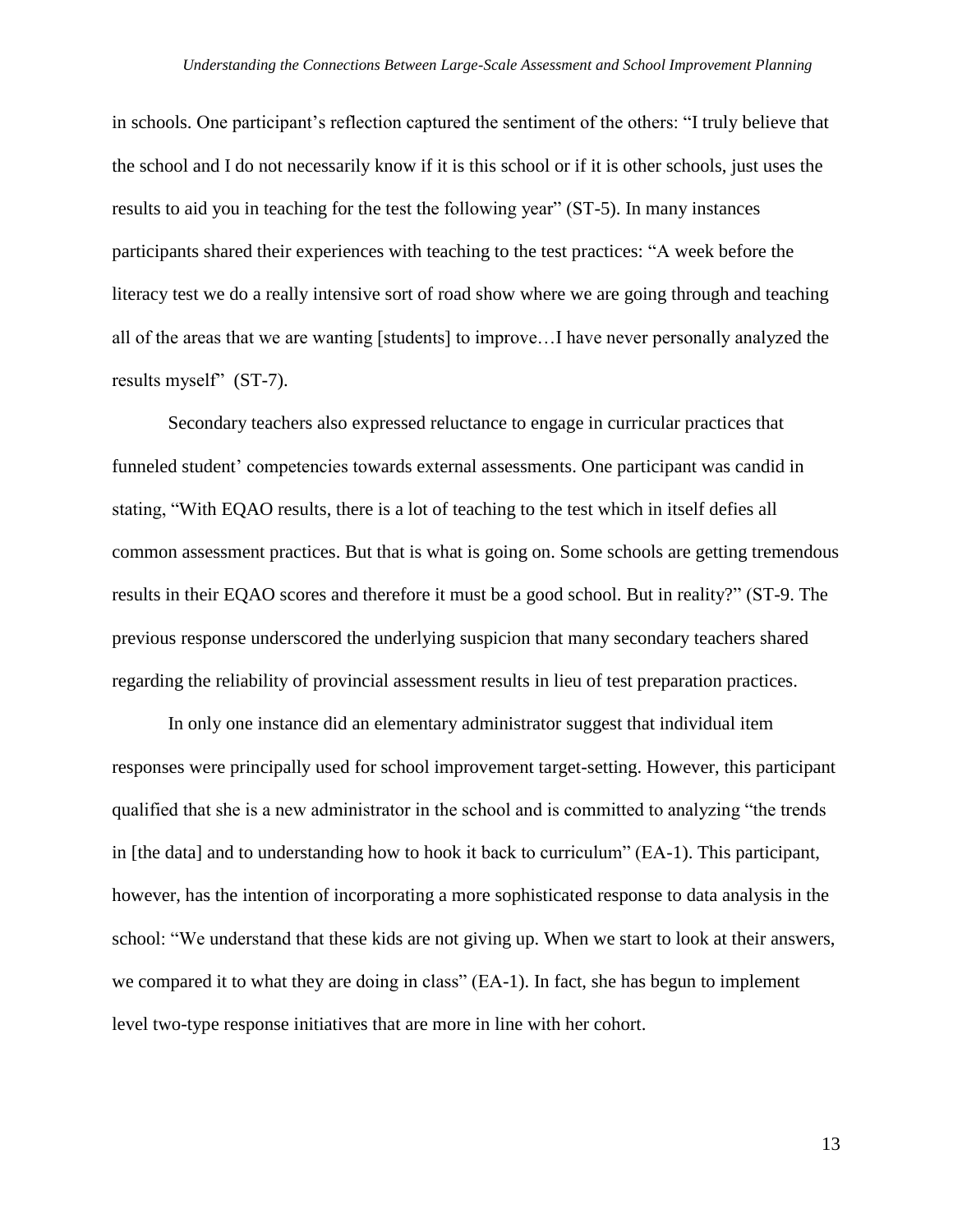The Elementary Teacher (ET) cohort"s responses were also characteristic of a level one response to assessment data. As one participant stated, "We look through those EQAO results and take them to see what areas we did poorly in and then we build goals from there" (ET-1). Reminiscent of the other comments, one participant suggested,

When we get the results we sit down as a division [a division might include primary: grades 1-3, junior: grades 4-6, or intermediate: grades 7-10] and have a look at where we have been and where we are going…. And that is where you can draw the conclusions and base our school growth plan on...that is pretty much a one-shot deal. You bring it in, you look at it…because it really is a snapshot that gives you more of a general direction. (ET-4)

Although the elementary teacher cohort reported their practice of evaluating EQAO scores on

different fronts, they unanimously suggested that they did so in isolation of other forms of data.

Some elementary teachers explained that data interpretation was the responsibility of school improvement committees who then provided direction for the classroom teachers in their respective division:

We have a school improvement team that has looked at the data from EQAO and were able to come up with SMART goals.... So we have looked at it as individual teachers, divisions and from a school wide [perspective]. We know where we are strong and try not to give up any of the areas that we are doing well but try to strengthen and improve upon the areas that tend to be weaker. (ET-2)

It is important to note that school improvement teams are made up of teachers from different grades, not just those from grades 3 and 6.

Overall, the elementary teacher cohort provided responses to large-scale assessment that were geared towards practical information and were used mainly to identify gaps in their curriculum and student learning. In line with the others, one individual stated, "we found that some of the grade 3 students were low in comprehension which meant that we needed to reinforce those strategies in the lower grades" (ET-8). A different participant expressed the same type of response: "We meet and look at the results – we set goals and that is our plan for the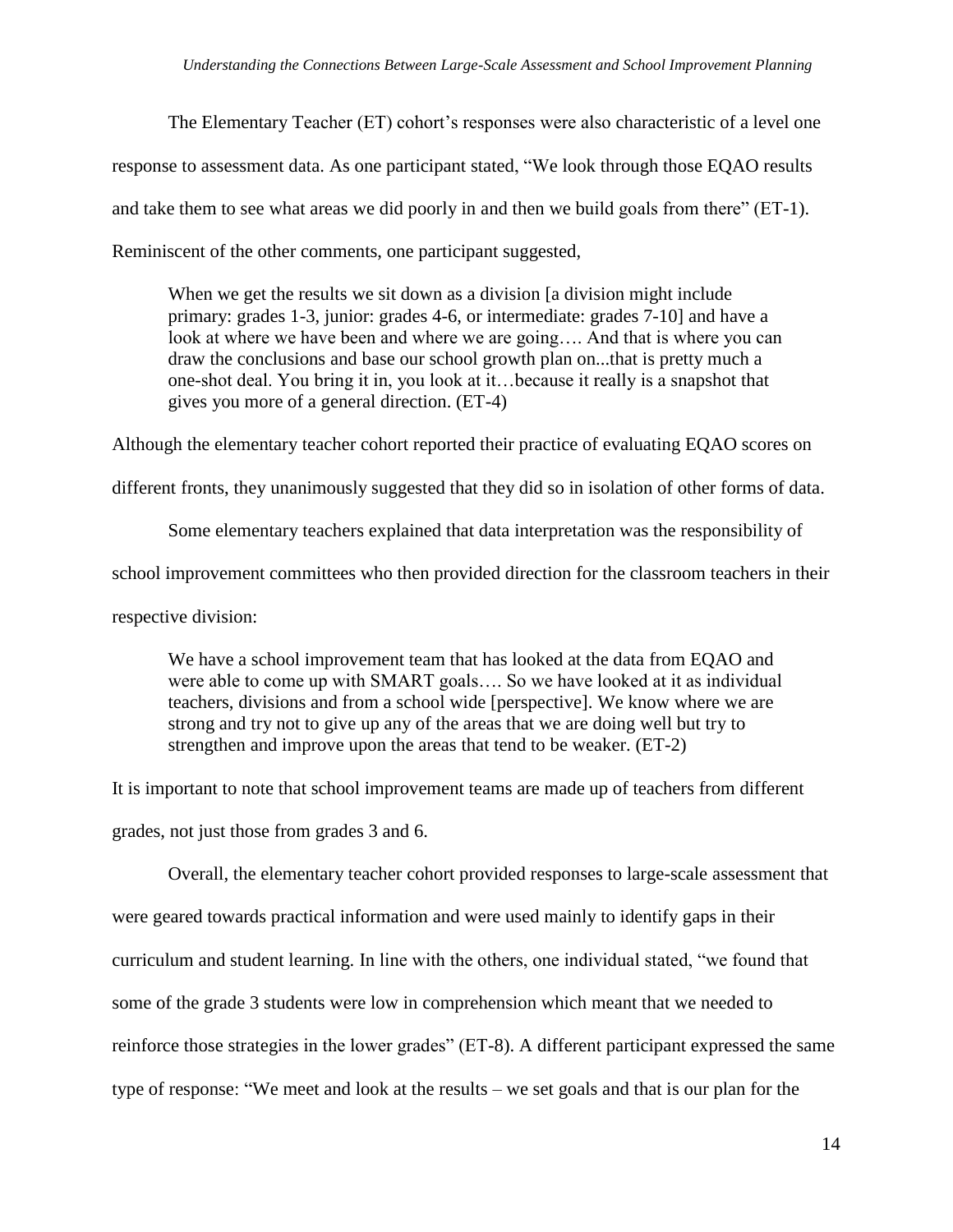year. The following year we see where we need to improve – say if we did better in math then next year we will work more on the language" (ET-9). The data represented a means to pinpoint the curricular concerns that influenced students' results.

#### *Level Two Response*

The results suggested little evidence that secondary administrators were disaggregating external assessment data for specific student groups. For a few of the secondary administrators, test preparation practices lent themselves to a slightly more sophisticated response to large-scale assessment data. These participants were approaching a level two response since they factored their "school board"s focus on the identified students" in terms of "using assisted technologies" to support specific students, and subsequently "focused on applied students"[community college/vocational stream]" results to identify gaps in teacher"s instruction:

We really hammered the grade 10 applied teachers saying, 'look, you guys have to pick it up. The academic students [university stream] are naturally able to do this, but the applied have to be taught. You cannot expect them to be able to do a news report unless they have had practice. (SA-4)

Another individual from this cohort seemed to approach a level two response, indicating that their school has "a plan for our academic kids, a plan for our applied level kids [and] a plan for the kids who we have identified in grade 9 as struggling" (SA-5). Similarly, another secondary administrator stated: "We are data-driven. We are looking at the data and then we are putting specific focus on how to build success with these kids" (SA-6). The focus on at-risk students was a distinguishing factor for many school administrators' responses.

Like the secondary administrator cohort, few secondary teachers were approaching a level two response. The two individuals who were at least conceptualizing a more advanced level response explained that the data is analyzed in his department by grade, subject area, and level: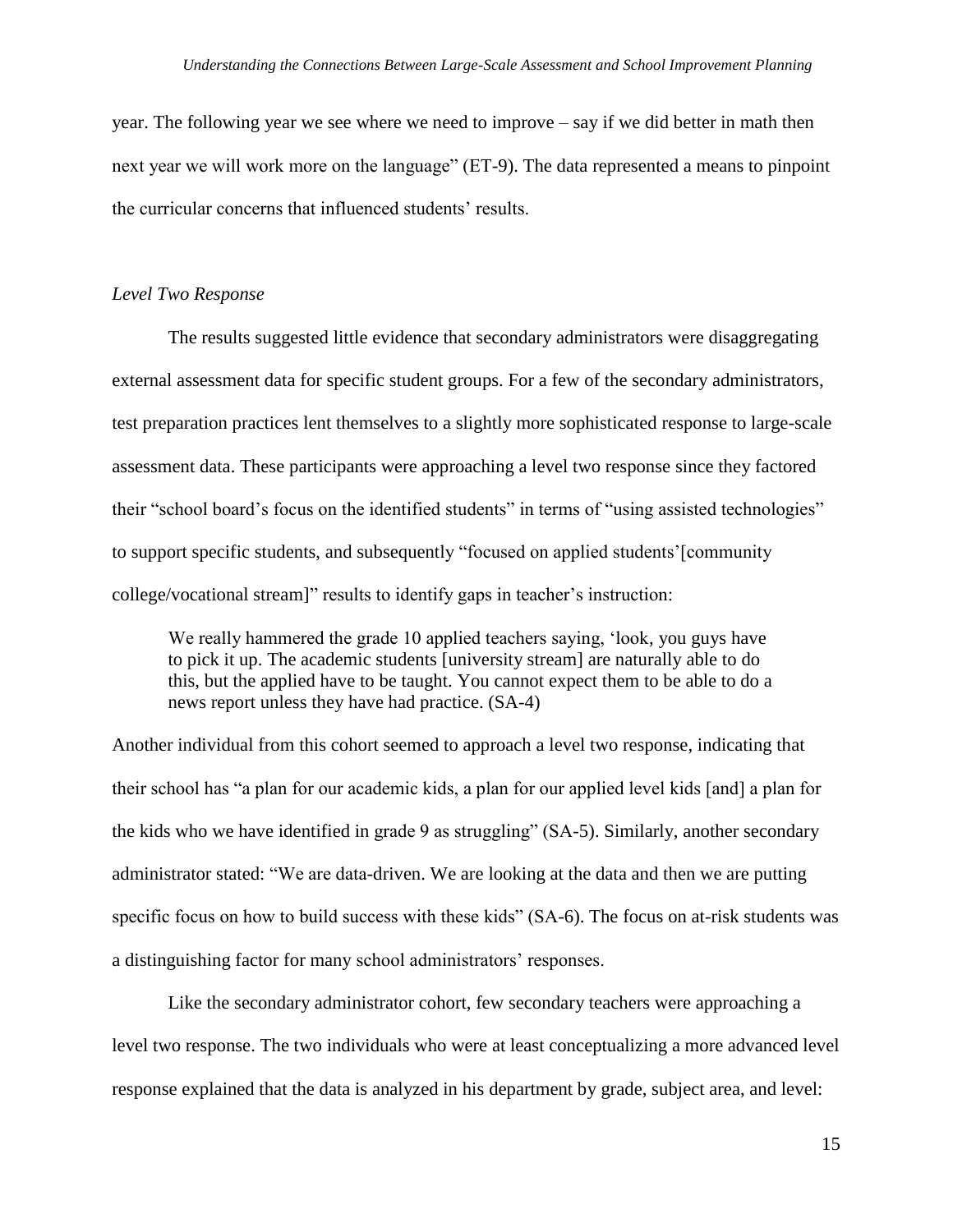Whether a student is in the applied level, whether he is academic, [or in] a special needs program… [they ask about] the accommodations being provided for these students…. Within the department we look at what instructional strategies are working, what is the best practice, what works for this group of students…and within groups of students. (ST-1)

These participants expressed a greater tendency to focus on students' skill development in the

context of their external test results and their classroom performance. They did not over-simplify

the test data in their explanations of student needs and instructional practice. Instead, they

accounted for the data by examining their practices relative to external and internal outcomes.

Secondary teachers perceived their responses to the data as a gainful employment of their

time given the contributions they could make to student learning. As one secondary teacher

stated,

We turned ourselves inside out to make sure we were using data and then turning that into an effective preparation that could be measured in better results…. To take their results, map the data, give them [teachers] back materials they can use to change instruction…we"ll also identify the kids [who are struggling] specifically by name. (ST-2)

Similar to their administrative colleagues, some secondary teachers' responses also indicated a concern for at-risk students.

While elementary teachers' responses were not genuinely indicative of level two or three responses to data analysis, the elementary administrator cohort did identify various level two practices. This cohort identified a regimented process of data analysis that included aligning Individualized Item Reports (IIR) [reports from EQAO that provide an itemized analysis of test scores] to "making connections" with, as one participant described, individual students (EA-2). Students, thus, "have a hard time making these real life deep connections… it is tough because… particular groups of kids may not be able to make that connection" (EA-2). One administrator stated that the staff"s inexperience with examining data in the context of specific student groups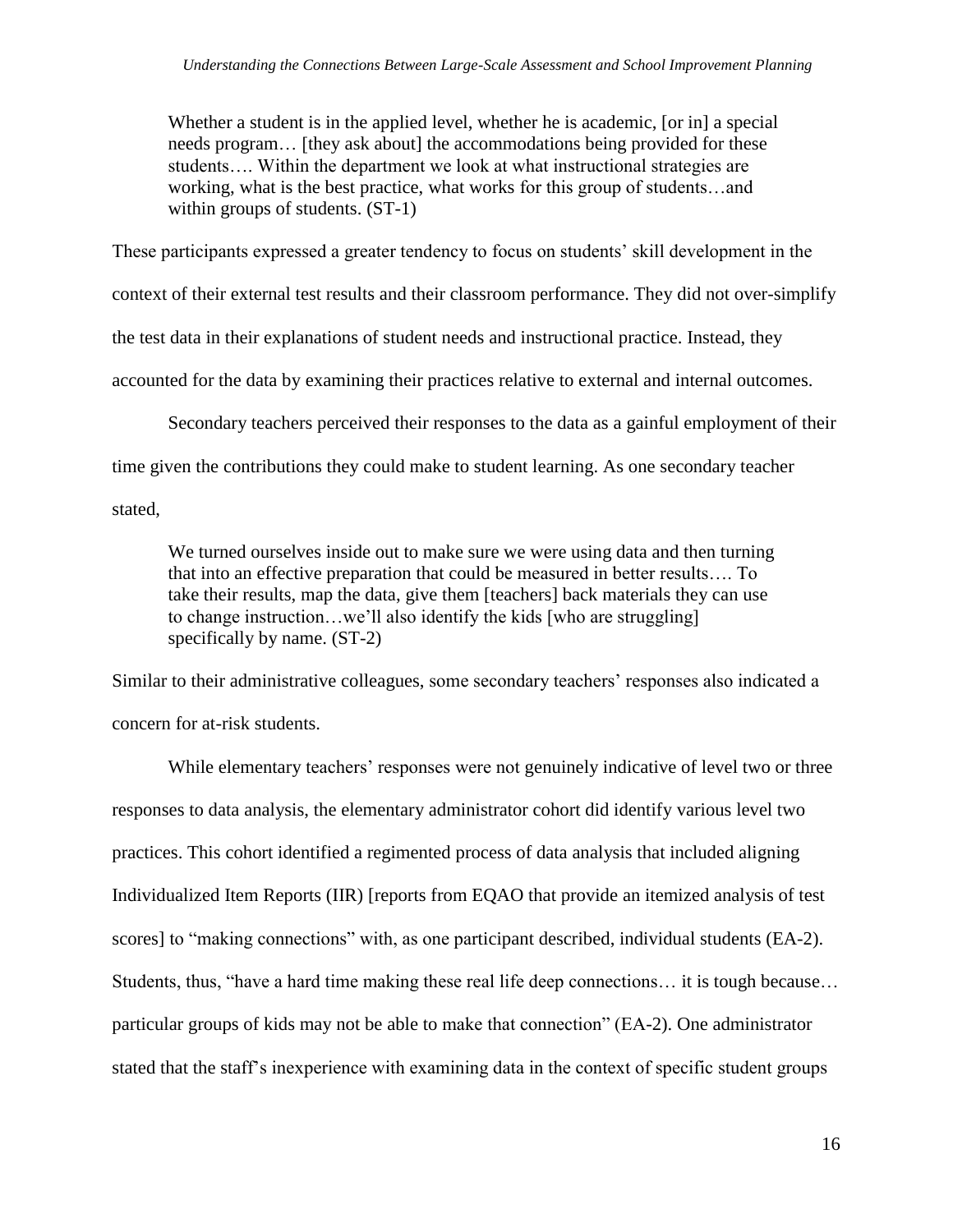left her to "disaggregate the data myself" (EA-8). In all level two response cases, elementary administrators expressed their preference to examine "different ways [of] looking at data" particularly for those populations that have "a large special needs population" (EA-10). In similar contexts, therefore, elementary administrators' recognized the potential impact of "varying student populations [and] what they have been exposed to outside school" upon both the external large-scale assessment results and teachers' evaluation outcomes.

# *Level Three Response*

While none of the secondary administrators identified a level three response, one secondary teacher provided responses that suggested a high level of data analysis. This participant expressed an awareness of the impact to weave assessment data with "a whole lot of other areas in which we gather data and evaluate data, assess it, and take it into the classroom. That is the key – taking the numbers and taking the data we have collected and putting it into practice in the classroom" (ST-1). This individual recognized the potential of the crossdepartmental dialogue of different types of data analysis within the school. This process of integrating disaggregated test results with other student data would, according to this participant, illuminate various intersections that would be critical for school improvement: "Building collaboration and understanding about what is taking place, not only in our own classrooms but in the classrooms of our colleagues, and bringing that all together as qualitative and quantitative data is what is important" (ST-1).

Although representing a relatively small number of the total population of this study, three elementary administrators reported a level three response to large-scale assessment data. In these instances the elementary administrators factored curriculum benchmarks, national large-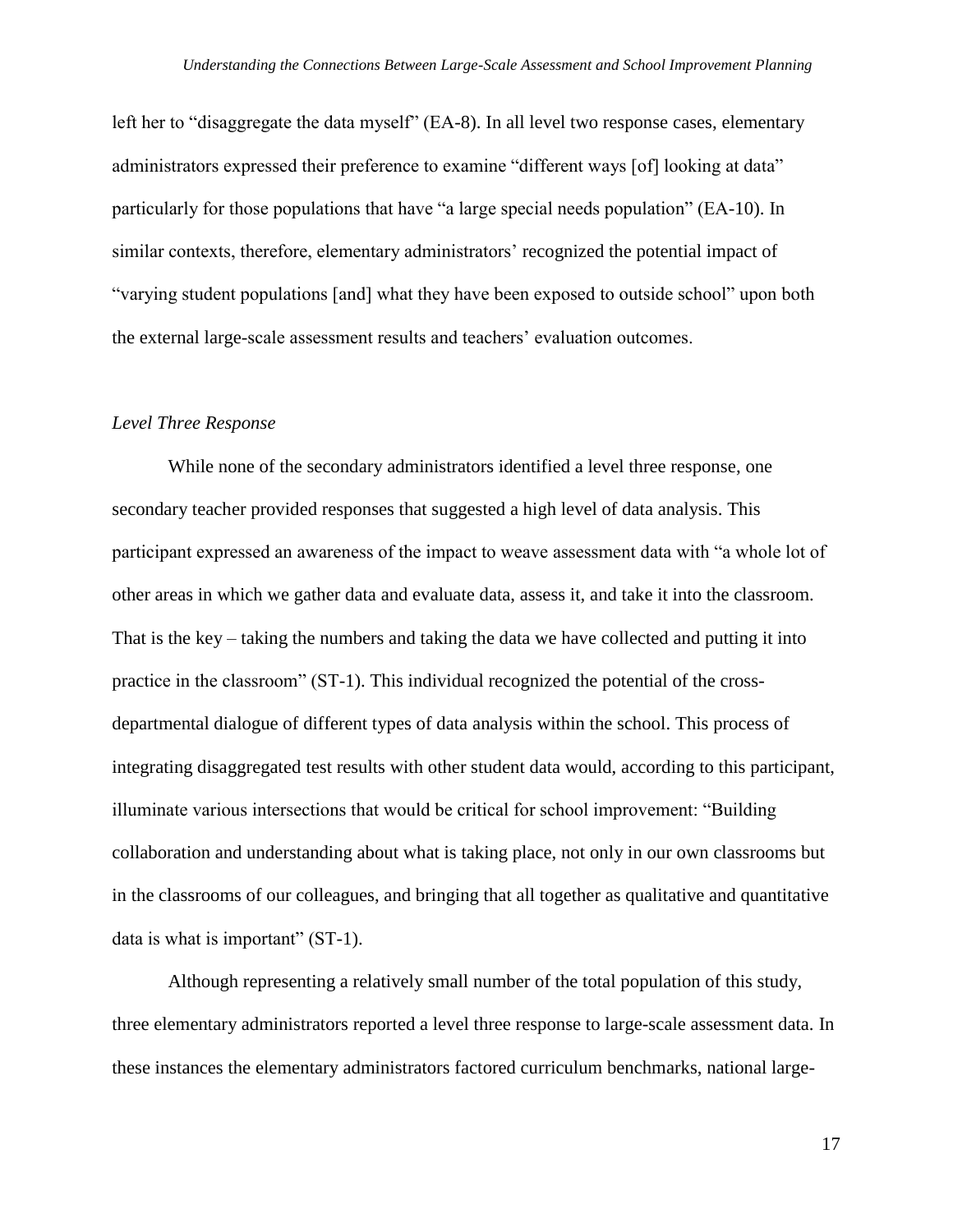scale assessments, and standardized reading assessments into their analysis of the results of

large-scale assessments:

We do PM benchmarks in grade 3 and CASIE in grades 4 to 8 [standardized] literacy tests focusing on reading and comprehension]. We put them [the results] up on our data wall in the learning resource teacher"s room. From there we can gather data from all of the tasks that have been given that have been either teacher administered like the spelling inventory and various pieces of writing…and any of the other pieces such as the EQAO…in the early Fall we can develop profiles for a class of students and for individual students. We include the report card marks as well. (EA-4)

This type of response represents a clearly defined notion of data management. It also represents an assessment paradigm whereby various forms of student data are not mutually exclusive and instead contribute to a rich data set.

This sample of elementary administrators made a concerted effort to process the data in teams or as a staff. "We go through it and I say is there anything we can take from this and we do it as divisions…we incorporate that into something that we are already doing" (EA-5). Another individual credited the talents of the school planning team that lead her to "value more than just the EQAO data" (EA-6). This individual uses the EQAO data as a premise for asking her staff "some focus questions" before asking them to engage in more profound topics "that are deeper about where we need to go" (EA-6). Working from this complex conceptual perspective allows this administrator to "open up" discussion amongst her staff and account for "other information we need to have in order to make good decisions" (EA-6). Good decision-making included, for these participants, an analysis of the assessment data in light of the school curriculum. As one Elementary Administrator suggested, "you should see the parallels between EQAO and the curriculum…it lets us [school staff] talk about the different things that we can do" (EA-7). By accounting for large-scale results and other forms of student data, some teachers "woke up to the fact that they have to be flexible, reflective, and individualized to help meet student needs" (EA-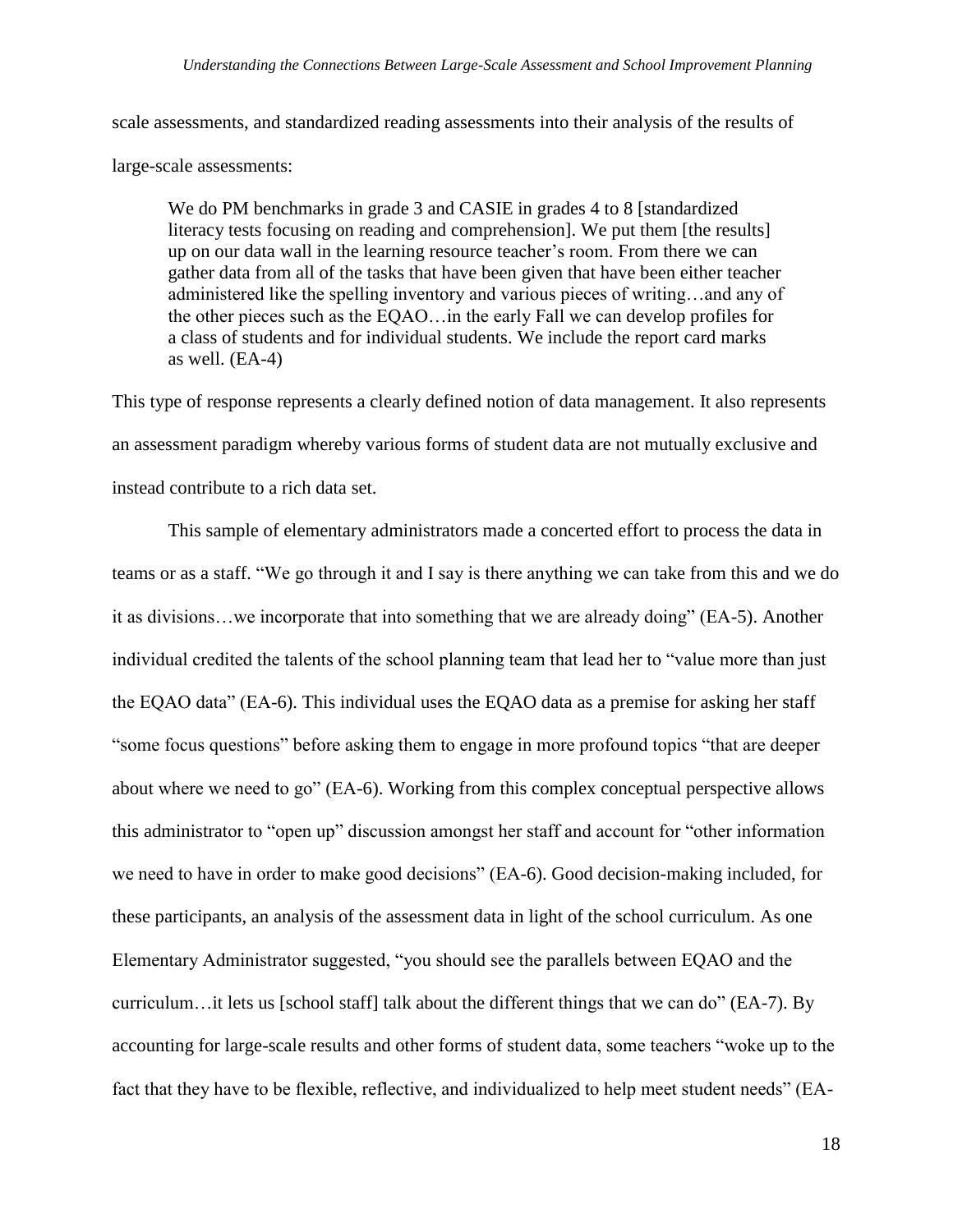7). According to this participant, therefore, assessment data and external tests forced some teachers to be reflective and re-evaluate their pedagogical practices.

## **Discussion**

The results of this study suggested that few educators conceptualized the use of largescale assessment results in a manner consistent with data-integrated decision-making. Participant responses suggested that external data is typically not disaggregated for particular student groups or examined in relation to other forms of student data. The main finding is consistent with the earlier work of van Barneveld, Stienstra, and Stewart (2006) that noted the dominance of EQAO tests scores for school planning in 2003-2004. Thus, the current policy context (i.e., salience of EQAO) and organizational context (i.e., role of school improvement planning committees) likely acted as a powerful mediator of participants discourse during our study. It is difficult to say whether our participants' responses closely aligned with their actual classroom practice. This relationship between perspective and practice represents an important area for future study. Despite the previous limitation, the present study does suggest the need for more focused professional development so that educators, particularly at the secondary level, can make better use of large-scale assessment data.

The overall pattern from the secondary panel may be partly due to the larger size and departmental organization of high schools. Namely, there may be a greater diffusion of responsibility when educators are not instructing students in tested areas versus smaller elementary schools that tend to share responsibility for student success within grade level and division teams. Thus, it is important to acknowledge that secondary schools are fundamentally different structures from their elementary school counterparts and that departmental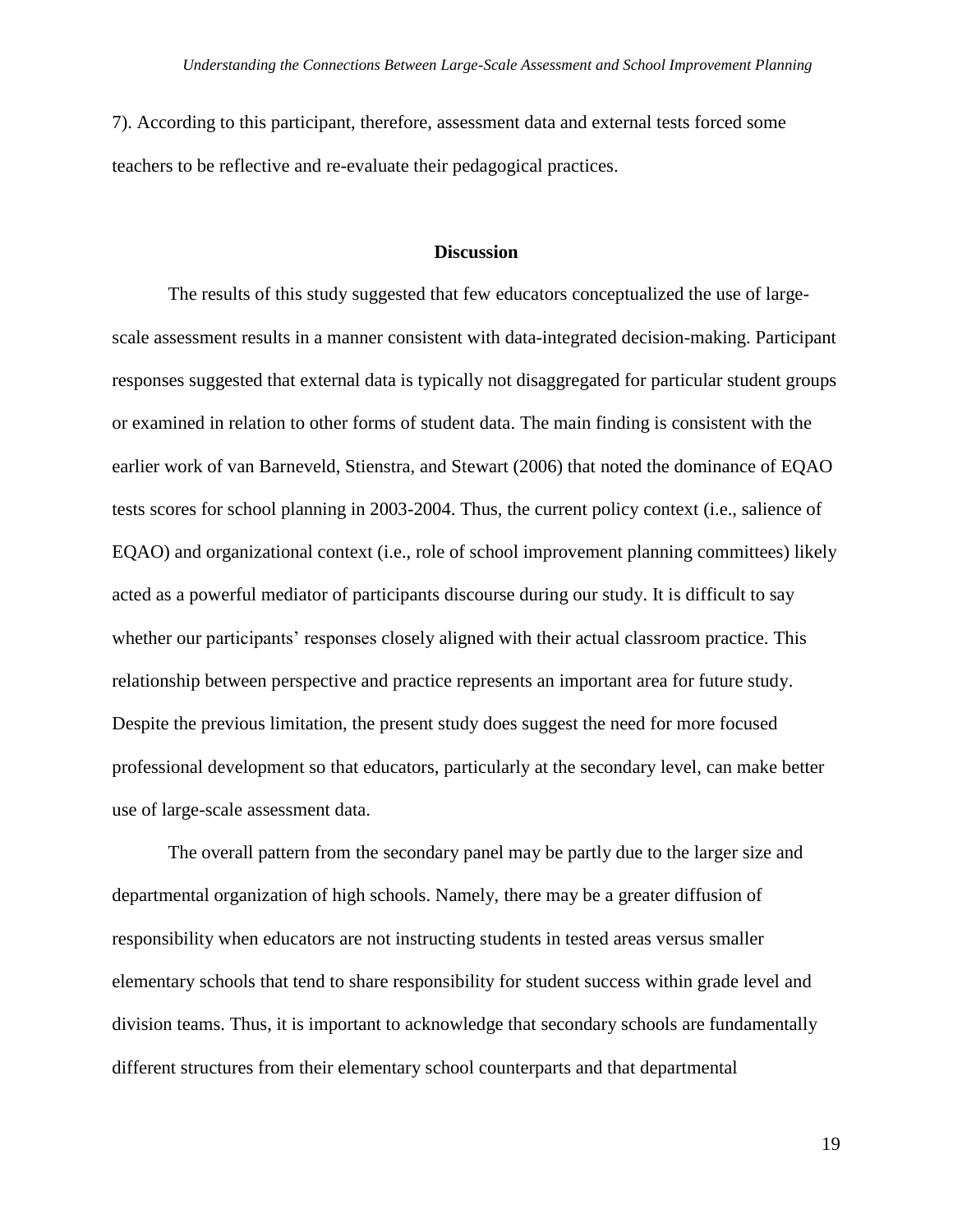specialization is a key element in understanding differences with respect to instructional and assessment expertise (Sisken, 1990). Perhaps, secondary schools may require a different professional development model to enact meaningful changes in response to large-scale assessment results.

Despite some of the differences across cohorts in our study, the present findings suggest modeling data-integrated planning may be helpful to many teachers. This is particularly the case since many of them tend to have idiosyncratic assessment practices and conceptions of teaching that are often resistant to change (Brown, 2004; Ingram, Seashore Louis, & Schroeder, 2004). It seems, as well, that for teachers and the majority of educators, large-scale external assessment has historically been perceived as fundamentally disconnected from their classroom practices. Stated differently, the realities associated with standardized testing for Ontario educators certainly have some implications in terms of rationalizing school and classroom interventions, but are not necessarily pivotal considerations for how teachers and administrators cultivate their planning and pedagogy. This is not to suggest that current practitioners would deny the inherent value of using data to inform their instruction; however, eliciting this kind of response can be very difficult if such practices are not readily known to educators.

School administrators are commissioned to support teachers" professional development, and also keep them accountable to the purposeful integration of different forms of student data. For this to occur, teachers and administrators have to appreciate the value of systematic, informed, and multi-faceted data analysis as the experiences of the relatively few elementary administrators responses attest to. For these participants, their sophisticated responses are indicative of advanced data literacy. These educators recognize how the authenticity of student achievement data generated in their classrooms can in fact be advanced by other forms of student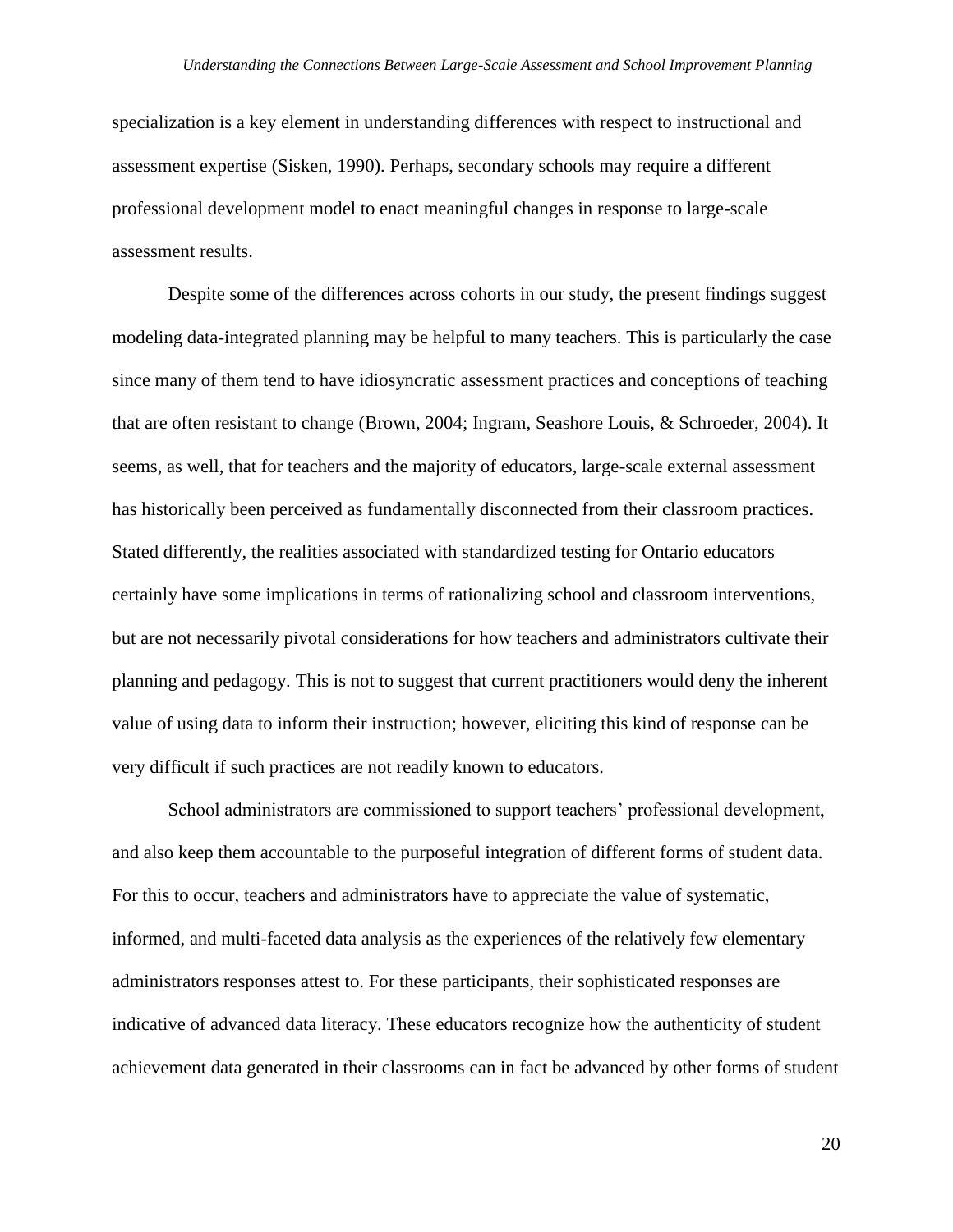assessment to develop a clearer understanding of students" strengths and areas of concern. As the results suggested, finding ways to promote data literacy remains a formidable challenge within contemporary schools.

Although targeted professional development initiatives in this particular context may seem too financially costly given the size of Ontario, the Ministry of Education and the various school districts within this province already have much of the infrastructure in place with literacy and numeracy coaches in individual schools, assessment literacy coordinators in school districts, and student achievement officers deployed by the province. Using this broad range of expertise to develop more sophisticated responses to large-scale assessment would be a prudent investment given the current assessment capacity within Ontario"s schools. This type of professional development could easily be woven into existing in-services that teachers routinely experience and supported in the provincial assessment policy document *Growing Success: Assessment, Evaluation, and Reporting – Improving Student Learning* that was initially released by the Ontario Ministry of Education in 2008 and subsequently revised in 2010.

The available research strongly suggests that school leaders with a strong background in instructional design and assessment are pivotal for school success (Copland, 2003; Kerr, Marsh, Ikemoto, Darilek, & Barney, 2006; Leithwood & Riehl, 2003; Southworth, 2002). Unfortunately, the majority of administrator responses in the current study were indistinguishable from teachers. Nevertheless, the findings are also somewhat encouraging since they identified three elementary administrators, who appear to be using a reflective team analysis process, to promote dataintegrated decision-making. Findings from this relatively small group of administrators underscore the importance of promoting shared ownership of improvement targets.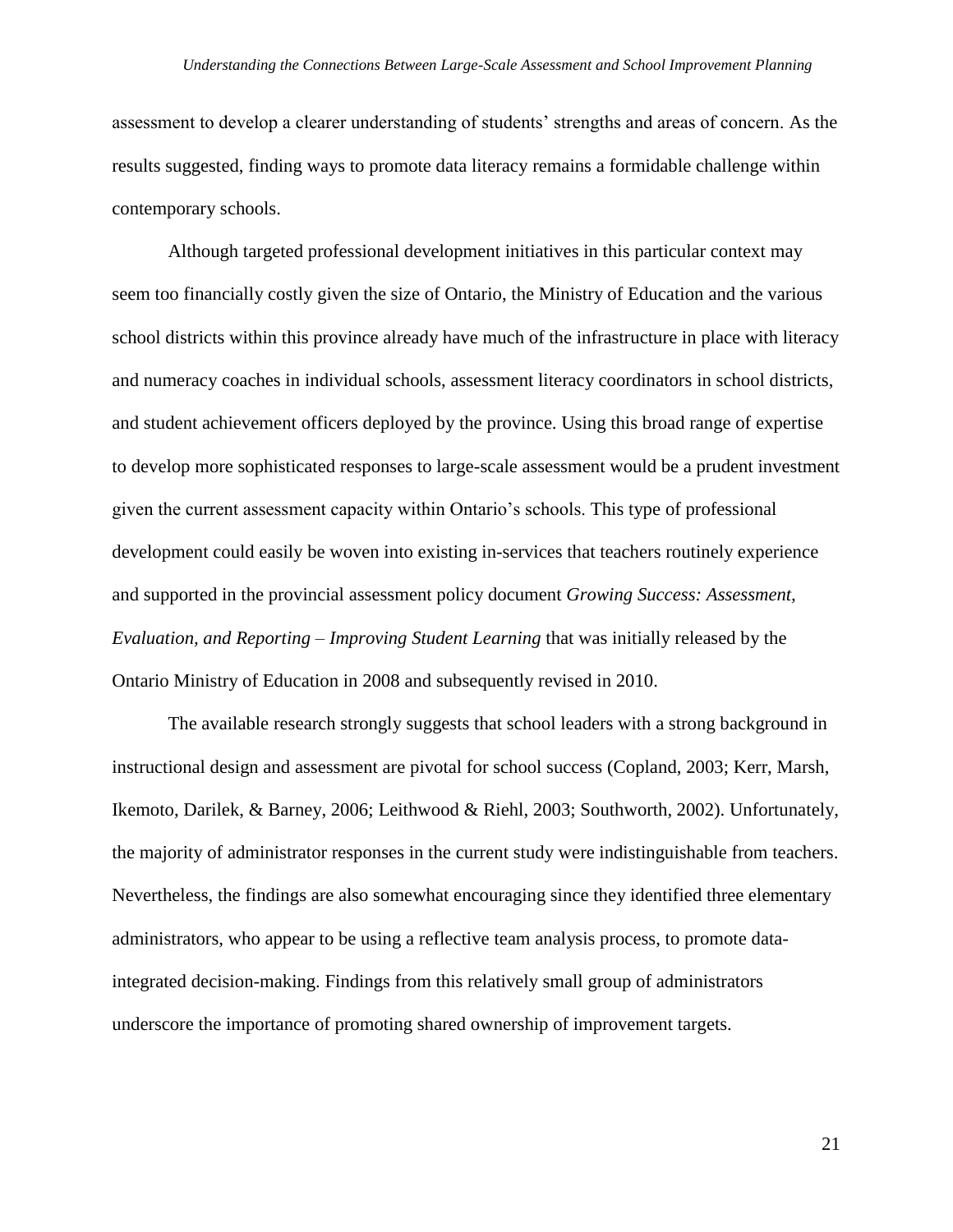It is reasonable to assume that most educators will naturally default to a simplistic planning approach given the salience of large-scale assessment data and the diffusion of responsibility via school improvement planning committees. Nevertheless, the small group of elementary administrators suggested conceptualizing data in a more sophisticated fashion is still possible in such policy contexts. Collectively, these administrators, along with other teachers and administrators in other school districts, represent cases worthy of future inquiry. Understanding how these individuals developed their planning capacities should inform the design of future professional development efforts in this area. These "best practice cases" also have the added advantage of being context specific, which is common problem when sharing professional development and/or school improvement strategies from significantly different school districts.

#### **Conclusion**

Faced with increasing accountability, schools and districts are implementing a variety of methods for gathering, storing, analyzing, and reporting different forms of data, but they are moving forward with paltry amounts of guidance (Wayman, 2005; Wayman & Springfield, 2006). The present study affirms this criticism and suggested direction must be provided to enhance educators" use of large-scale assessment data. Overall, few educators, particularly at the secondary level, were conceptualizing large-scale assessment results in manner consistent with data-integrated decision-making. Some elementary administrators were employing an advanced response by integrating the disaggregated large-scale assessment results with other student assessment data and used this information for instructional planning. Developing the instructional leadership skills of school administrators and the overall assessment capacity of teachers is vital if schools are to make prudent use of assessment data for school improvement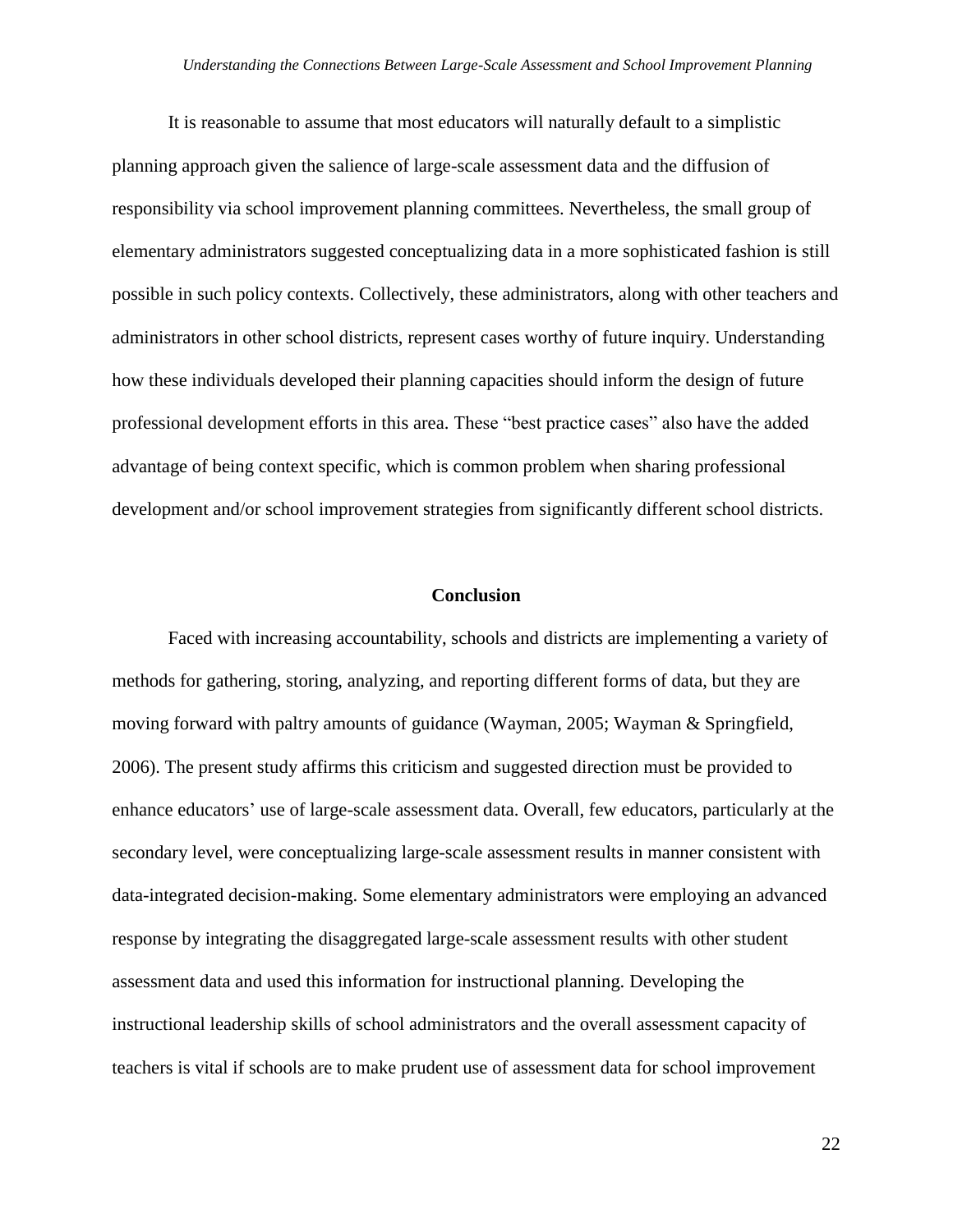planning. Given the millions of dollars that are spent every year on large-scale assessments across North America and much of the industrialized world, greater attention to effective planning is warranted.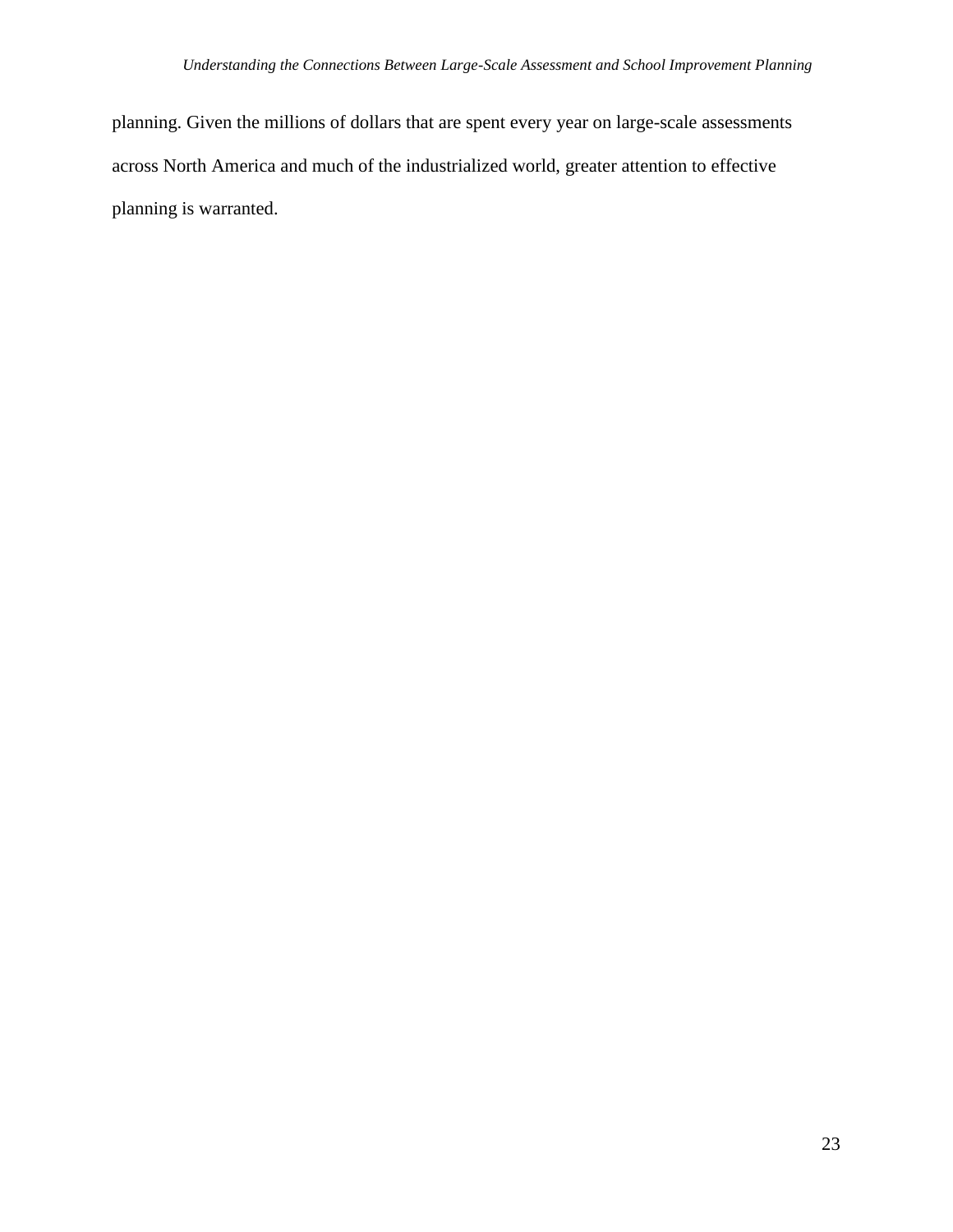## **References**

- Anderson, G., & Arsenault, N. (2000). *Fundamentals of educational research* (2<sup>nd</sup> ed.). London: Falmer.
- Anderson, B., MacDonald, D. S., & Sinnemann, C. (2004). Testing and school improvement: Can measurement of results help improve the performance of schools? *Phi Delta Kappan, 85*, 735-739.
- Barber, M. (2004). The virtue of accountability: System redesign, inspection, and incentives in the era of informed professionalism. *Journal of Education, 185*, 7-38.
- Black, P., & Wiliam, D. (2005). Lessons from around the world: How policies, politics and cultures constrain and afford assessment practices. *The Curriculum Journal, 16*, 249-261.
- Brown, G. T. L. (2004). Teachers' conceptions of assessment: Implications for policy and professional development. *Assessment in Education, 11*, 301-318.
- Copland, M. A. (2003). Leadership of inquiry: Building and sustaining capacity for school improvement. *Educational Evaluation and Policy Analysis, 25*, 375-395.
- Creswell, J. W. (2008). *Educational research: Planning, conducting, and evaluating quantitative and qualitative research* (3rd ed.)*.* Upper Saddle River, NJ: Merrill Prentice Hall.
- Decker, D. M., & Bolt, S. E. (2008). Challenges and opportunities for promoting student achievement through large-scale assessment results. *Assessment for Effective Intervention*, *34*, 43-51.
- Earl, L., & Katz, S. (2006). *Leading schools in a data rich world*. Thousand Oaks, CA: Corwin.
- Earl, L., & Torrance, N. (2000). Embedding accountability and improvement into large-scale assessment: What difference does it make? *Peabody Journal of Education, 75*(4), 114- 141.
- EQAO. (2005). *Using data to promote student success (Grades 3 & 6 assessments of reading, writing and mathematics).* Toronto: Queen"s Printer of Ontario.
- Fraenkel, J. R., & Wallen, N. E. (2005). *How to design and evaluate research in education*. Princeton, NJ: McGraw-Hill.
- Hayes, L. L., & Robnolt, V. J. (2007). Data-driven professional development: The professional development plan for a reading excellence act school. *Reading Research and Instruction, 46*, 95-119.
- Heritage, M., & Chen, E. (2005). Why data skills matter in school improvement. *Phi Delta Kappan, 86*, 707-710.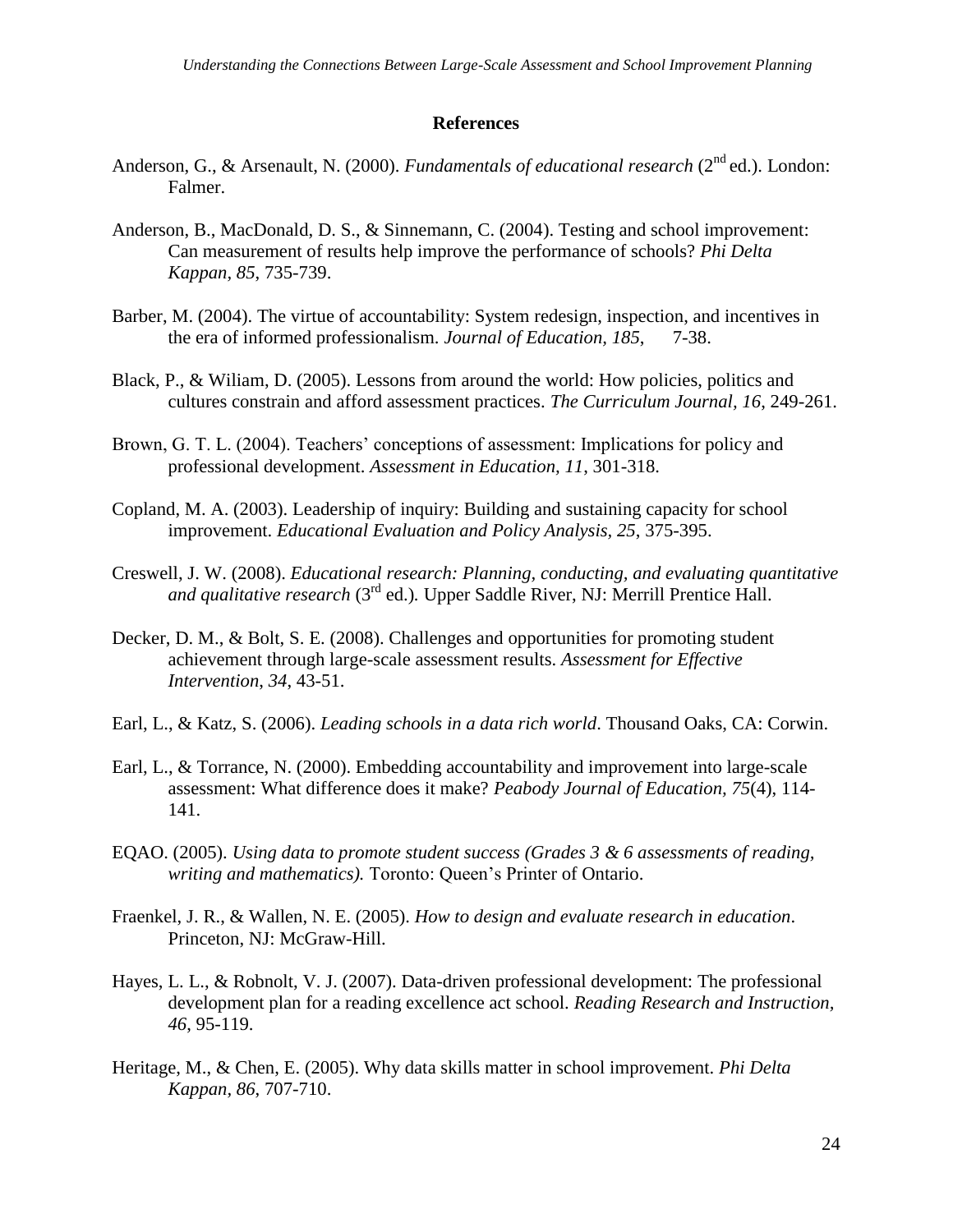- Heritage, M., & Yeagley, R. (2005). Data use and school improvement challenges and prospects. *Yearbook of the National Society for the Study of Education*, *104*, 320-339.
- Ingram, D., Seashore Louis, K., & Schroeder, R. G. (2004). Accountability policies and teacher decision making: Barriers to the use of data to improve practice. *Teachers College Record, 106*, 1258-1287.
- Kerr, K. A., Marsh, J. A., Ikemoto, G. S., Darilek, H., & Barney, H. (2006). Strategies to promote data use for instructional improvement: Actions, outcomes, and lessons from three urban districts. *American Journal of Education*, *112*, 496-520.
- Klinger, D., DeLuca, C., & Miller, T. (2008). The evolving culture of large-scale assessments in Canadian Education. *Canadian Journal of Educational Administration and Policy*, *76*. Retrieved from http://www.umanitoba.ca/publications/cjeap/articles/klinger.html
- Lachat, M. A., & Smith, S. (2005). Practices that support data use in urban high schools. *Journal of Education for Students Placed at Risk, 10*, 333-349.
- Leithwood, K. A., & Riehl, C. (2003). *What we know about successful school leadership*. United Kingdom: National College for School Leadership.
- Marsh, J. A., Pane, J. F., & Hamilton, L. S. (2006). *Making sense of data-driven decision making in education*. Santa Monica, CA: Rand Education.
- Mertler, C. A. (2007). *Interpreting standardized test scores: Strategies for data-driven instructional decision making*. Thousand Oaks, CA: Sage.
- Ontario Ministry of Education. (2008). *Growing success: Assessment, evaluation, and reporting – improving student learning*. Toronto: Queen"s Printer for Ontario. Retrieved from http://www.ocup.org/resources
- Ontario Ministry of Education. (2010). *Growing success: Assessment, evaluation, and reporting in Ontario's schools, first edition, covering grades 1-12.* Toronto: Queen"s Printer for Ontario. Retrieved from http://www.edu.gov.on.ca/eng/policyfunding/growSuccess.pdf

Popham, W. (2005). *Assessment for educational leaders*. Boston: Allyn & Bacon.

- Ross, J. A., & Gray, P. (2008). Alignment of scores on large-scale assessments and report-card grades. *Alberta Journal of Educational Research*, *54*, 327-341.
- Rubin H. J., & Rubin, I. S. (1995). *Qualitative interviewing: The art of hearing data.* Thousand Oaks, CA: Sage.
- Schon, D. (1987). *Educating the reflective practitioner*. San Francisco: Jossey-Bass.

Shirley, D., & Hargreaves, A. (2006). Data driven to distraction. *Education Week, 26*(6), 32-33.